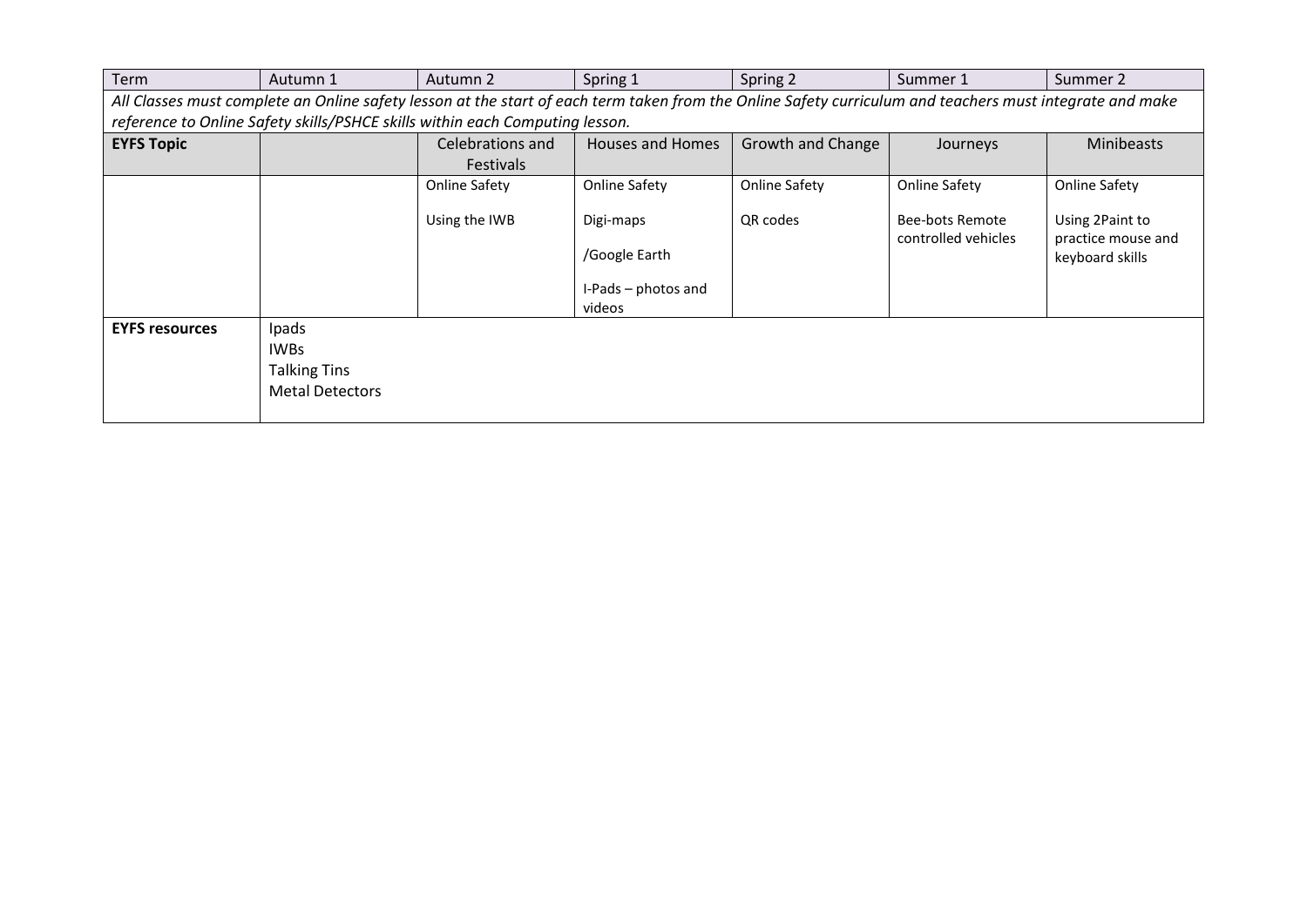|                     | <b>Sounds</b>                                                                                                                                                             | Space                                                                                                                                                                                                                                        | Weather                                                                                                                                                                                                                                                                                                                                                                                                                                                                                                                                                                                                                                                | <b>Kings and Queens</b>                                                                                                                                                                                                                                                                  | <b>The Seaside</b>                                                                                                                                                                                                                                                  |                                                                                                                                                                                                                                                                                                                                |
|---------------------|---------------------------------------------------------------------------------------------------------------------------------------------------------------------------|----------------------------------------------------------------------------------------------------------------------------------------------------------------------------------------------------------------------------------------------|--------------------------------------------------------------------------------------------------------------------------------------------------------------------------------------------------------------------------------------------------------------------------------------------------------------------------------------------------------------------------------------------------------------------------------------------------------------------------------------------------------------------------------------------------------------------------------------------------------------------------------------------------------|------------------------------------------------------------------------------------------------------------------------------------------------------------------------------------------------------------------------------------------------------------------------------------------|---------------------------------------------------------------------------------------------------------------------------------------------------------------------------------------------------------------------------------------------------------------------|--------------------------------------------------------------------------------------------------------------------------------------------------------------------------------------------------------------------------------------------------------------------------------------------------------------------------------|
| <b>Year 1 Topic</b> | Autumn 1                                                                                                                                                                  | <b>Autumn 2</b>                                                                                                                                                                                                                              | Spring 1                                                                                                                                                                                                                                                                                                                                                                                                                                                                                                                                                                                                                                               | <b>Spring 2</b>                                                                                                                                                                                                                                                                          | Summer 1                                                                                                                                                                                                                                                            | <b>Summer 2</b>                                                                                                                                                                                                                                                                                                                |
| <b>SKILLS</b>       | Logging on and<br>keyboard skills<br>Log in to a PC using<br>a username and<br>password.<br>On a range of devices:<br>-Develop correct use of the<br>keyboard (e.g.       | Word<br>Open a document<br>Add text/change<br>font<br>Save a document<br>. Talk about their use of<br>technology and other                                                                                                                   | Programming<br>Give and follow<br>commands (one at a                                                                                                                                                                                                                                                                                                                                                                                                                                                                                                                                                                                                   | <b>Manipulating</b><br><b>Images</b><br><b>ART link</b><br>Select appropriate<br>images to add to work.                                                                                                                                                                                  | <b>Data Handling</b><br>Create graph on<br>cake choices -<br>English link<br>· Use simple graphing<br>software to produce                                                                                                                                           | <b>Simulations</b><br>Build a seaside<br>related scene<br>Simulation using<br>the Toca Builders<br>app.<br><b>Explore simulations</b><br>of real and virtual                                                                                                                                                                   |
|                     | spacebar, backspace,<br>delete, shift (not caps<br>lock) and enter keys).<br>Select text<br>$\bullet$<br>appropriately e.g.<br>highlighting or<br>clicking text to select | ways of finding<br>information, e.g. books,<br>asking other people.<br>Save and store work in an<br>appropriate area, and be<br>able to print, retrieve and<br>amend it.<br>· Make simple changes<br>to text e.g. colour, style<br>and size. | time) to navigate<br>other children and<br>programmable toys<br>around a course or a<br>familiar journey,<br>including straight and<br>turning movements.<br>- Plan, generate and<br>follow a sequence<br>of instructions<br>(actual and on-<br>screen) to make<br>something happen;<br>or complete a<br>given task or<br>problem to create<br>a simple program.<br><b>Explore and create</b><br>sequences of<br>commands/instructio<br>ns in a variety of<br>programs/devices.<br>· Make predictions<br>and describe the<br>effects when<br>creating programs<br>and controlling<br>devices.<br>$\blacksquare$ Identify<br>errors in<br>instructions. | Use a range of digital<br>devices to capture and<br>save both still and<br>moving images. These<br>could include digital<br>cameras, video<br>cameras, tablets,<br><b>Begin to make</b><br>changes to images<br>e.g. cropping using<br>basic tools in image<br>manipulation<br>software. | pictograms and other<br>basic tables, charts or<br>graphs.<br>Use graphing software<br>to enter data and<br>change a graph type,<br>e.g. pictogram to bar<br>chart<br>Interpret the graphs,<br>discuss the information<br>contained and answer<br>simple questions. | environments e.g.<br>BBC science clips,<br>virtual plants and<br>pets.<br>• Make informed<br>choices when<br>exploring what<br>happens in a<br>simulation.<br>• Discuss use of<br>simulations and<br>compare with reality,<br>e.g. a simulation of a<br>science experiment.<br>. Talk about the rules<br>found in simulations. |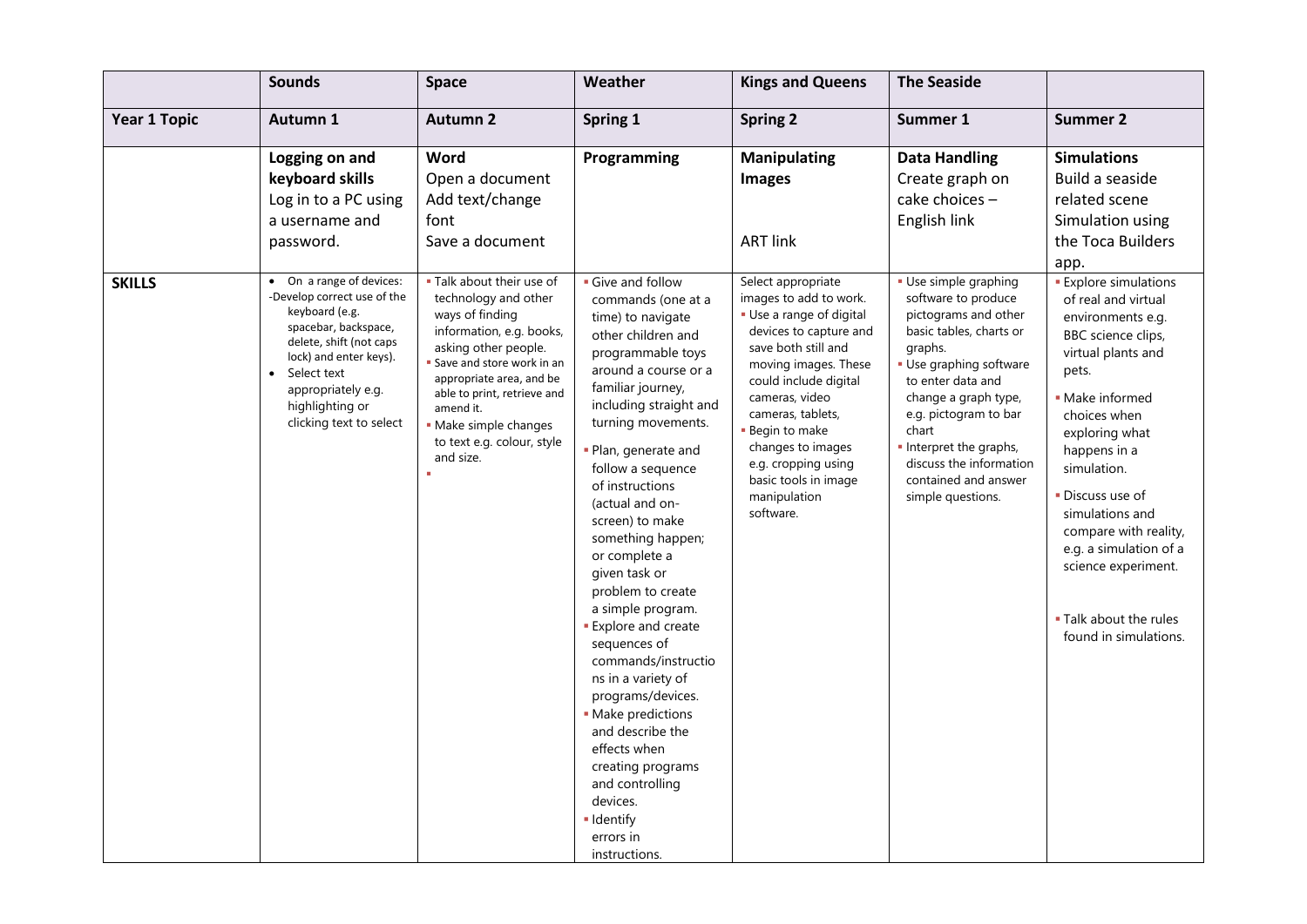| <b>KNOWLEDGE AND</b><br><b>UNDERSTANDING</b> |                  |                | · Use logical reasoning<br>to predict what will<br>happen in simple<br>programs.<br><b>Understand that</b><br>algorithms are a series<br>of steps or<br>instructions to achieve<br>a specific goal.<br><b>Understand that</b><br>devices respond to<br>commands.<br>· Understand the<br>meaning of the term<br>program.<br><b>- Talk about devices</b><br>in the home that<br>are controlled by<br>commands.<br><b>Understand that</b><br>prediction, trial and<br>error are important<br>considerations when<br>creating programs or<br>controlling<br>movement. |             |        | <b>Understand that</b><br>computer<br>simulations can<br>represent real and<br>virtual<br>environments.<br><b>Understand that</b><br>computer<br>simulations allow<br>the user to explore<br>options and make<br>choices,<br>recognising that<br>different decisions<br>produce different<br>outcomes. |
|----------------------------------------------|------------------|----------------|-------------------------------------------------------------------------------------------------------------------------------------------------------------------------------------------------------------------------------------------------------------------------------------------------------------------------------------------------------------------------------------------------------------------------------------------------------------------------------------------------------------------------------------------------------------------|-------------|--------|--------------------------------------------------------------------------------------------------------------------------------------------------------------------------------------------------------------------------------------------------------------------------------------------------------|
| <b>Y1 Resources</b>                          | Laptops<br>2type | Microsoft Word | <b>Bee Bots</b><br>Alex app<br>Daisy the Dinosaur<br>app                                                                                                                                                                                                                                                                                                                                                                                                                                                                                                          | Pic Collage | 2graph | Toca Builders app<br>Epic Citadel App<br>Human Body App                                                                                                                                                                                                                                                |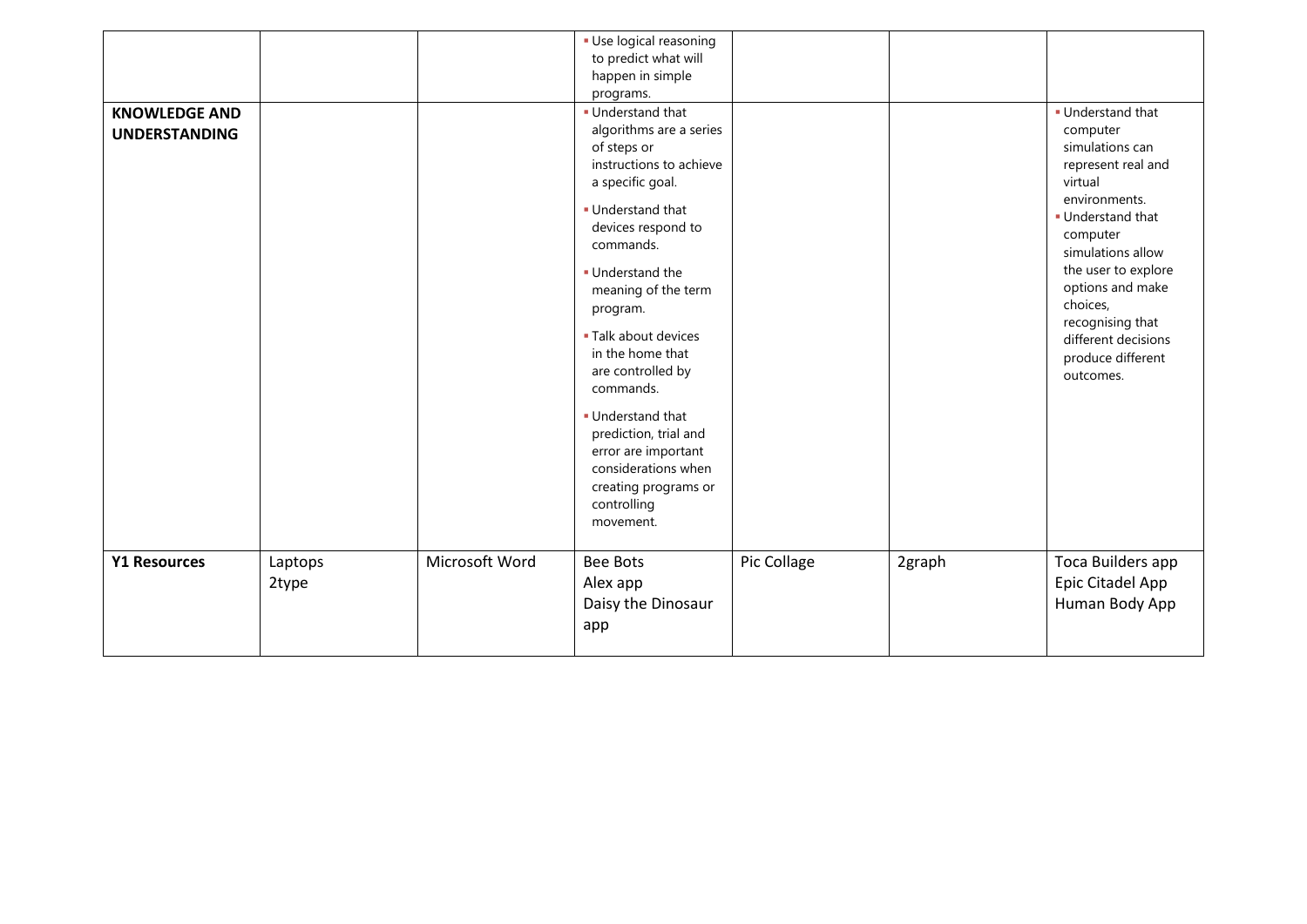| Year <sub>2</sub>              | <b>Local Environment</b>                                                                                                                                                                                                                                                                                                                                                                                                                                                                                                                                            | <b>People Who Help Us</b>                                                                                                                                                                                                                                                                                                                                                                                                                                                                                                                                                                                                                                                                                 | Lighthouses/                                                                                                                                                                                                                                                                                                                                                                                                                                                                                                                                                                                                                                               | <b>Victorians</b>                                                                                                                                                                                                                                                                                         | <b>Animals</b>                                                                                                                                                                                                                                                                                                                                                                                                                                                                                                                                   | <b>Africa</b>                                                                                                                                                                                                                                                                                                      |
|--------------------------------|---------------------------------------------------------------------------------------------------------------------------------------------------------------------------------------------------------------------------------------------------------------------------------------------------------------------------------------------------------------------------------------------------------------------------------------------------------------------------------------------------------------------------------------------------------------------|-----------------------------------------------------------------------------------------------------------------------------------------------------------------------------------------------------------------------------------------------------------------------------------------------------------------------------------------------------------------------------------------------------------------------------------------------------------------------------------------------------------------------------------------------------------------------------------------------------------------------------------------------------------------------------------------------------------|------------------------------------------------------------------------------------------------------------------------------------------------------------------------------------------------------------------------------------------------------------------------------------------------------------------------------------------------------------------------------------------------------------------------------------------------------------------------------------------------------------------------------------------------------------------------------------------------------------------------------------------------------------|-----------------------------------------------------------------------------------------------------------------------------------------------------------------------------------------------------------------------------------------------------------------------------------------------------------|--------------------------------------------------------------------------------------------------------------------------------------------------------------------------------------------------------------------------------------------------------------------------------------------------------------------------------------------------------------------------------------------------------------------------------------------------------------------------------------------------------------------------------------------------|--------------------------------------------------------------------------------------------------------------------------------------------------------------------------------------------------------------------------------------------------------------------------------------------------------------------|
| <b>Topic</b>                   |                                                                                                                                                                                                                                                                                                                                                                                                                                                                                                                                                                     |                                                                                                                                                                                                                                                                                                                                                                                                                                                                                                                                                                                                                                                                                                           | <b>Island Home</b>                                                                                                                                                                                                                                                                                                                                                                                                                                                                                                                                                                                                                                         |                                                                                                                                                                                                                                                                                                           |                                                                                                                                                                                                                                                                                                                                                                                                                                                                                                                                                  |                                                                                                                                                                                                                                                                                                                    |
|                                | Autumn 1                                                                                                                                                                                                                                                                                                                                                                                                                                                                                                                                                            | <b>Autumn 2</b>                                                                                                                                                                                                                                                                                                                                                                                                                                                                                                                                                                                                                                                                                           | Spring 1                                                                                                                                                                                                                                                                                                                                                                                                                                                                                                                                                                                                                                                   | <b>Spring 2</b>                                                                                                                                                                                                                                                                                           | Summer 1                                                                                                                                                                                                                                                                                                                                                                                                                                                                                                                                         | <b>Summer 2</b>                                                                                                                                                                                                                                                                                                    |
| <b>AREA OF</b><br><b>STUDY</b> | <b>Creating Pictures</b><br>PicCollage/<br>Photostory<br>• Searching and saving<br>pictures from internet<br>search to camera roll on<br>ipads.<br>• Creation of pic collage<br>using the pictures.<br>• Adding labels and<br>changing backgrounds.<br>Beebots in Maths -<br>programming                                                                                                                                                                                                                                                                            | <b>Keyboard Skills</b><br><b>Internet Search Skills</b><br>• 2 sessions 2Simple2Type<br>Searching using Espresso<br>Searches Using Google<br>Recap Y1 Skills - create a<br><b>Word Document</b><br>• Saving a word document<br>• Add text change font<br>Copying and pasting<br>pictures into a document.                                                                                                                                                                                                                                                                                                                                                                                                 | <b>Messaging and Email</b><br>• How island communicates<br>with Mainland<br>• Physical internet world<br>map<br>• Messaging to work remote<br>technology such as<br>lighthouses.<br>· Maily Email app                                                                                                                                                                                                                                                                                                                                                                                                                                                      | Using the Internet to<br>research<br>Powerpoint<br>• Using the internet to<br>research aspects of<br>Victorian/modern life.<br>· Sainsbury's Victorians Site<br>• Creating a powerpoint to<br>compare Victorian and<br>Mordern life:<br>• open/save<br>• add slides<br>• add text boxes<br>• add pictures | Programming<br><b>Scratch</b><br>Debugging<br>• Create own beebot routes<br>and write programs to<br>correspond - link to maths<br>positional language.<br>• Scratch – create basic<br>background character and<br>program for an animal.                                                                                                                                                                                                                                                                                                        | <b>Data Handling</b><br>• Developing classification<br>skills using sorting<br>activities and branching<br>databases/ programmes<br>• Produce pictograms,<br>charts and tables.<br>• Kahoot quiz creation to<br>collect data                                                                                       |
| <b>SKILLS</b>                  | $\blacksquare$ Create a<br>sequence of<br>images to<br>form a short<br>animation.<br>• Change the<br>content of a<br>project for a<br>specific<br>audience.<br><b>- Save and store work</b><br>in an appropriate<br>area, and be able to<br>print, retrieve and<br>amend it.<br>Select appropriate<br>images to add to work.<br>- Use recorded sound<br>files in other software<br>applications.<br>. Be able to share<br>recordings with a<br>known audience.<br>• Add captions to<br>photos and graphics.<br>PROGRAMMING<br>Give and follow<br>commands (one at a | · Locate specific, teacher<br>defined, age<br>appropriate websites<br>through a favourites<br>menu and /or by typing<br>a website address (URL)<br>into the address bar in a<br>web browser.<br>· Use technology to<br>source, generate and<br>amend ideas e.g.<br>searching a resource<br>such as Espresso for<br>images by a specific<br>artist.<br><b>Use and explore</b><br>appropriate buttons,<br>arrows, menus and<br>hyperlinks to navigate<br>teacher selected web<br>sites, and other sources<br>of stored information.<br>- Begin to add different<br>forms of media<br>together e.g. text and<br>images in blogs or word<br>processing documents.<br>Save and store work<br>in an appropriate | • Contribute ideas to<br>class and group emails.<br>• Send an email, using a<br>subject heading, to a<br>known member of the<br>school community e.g.<br>another class teacher,<br>bursar.<br>• Open and reply to an<br>email from a known<br>person.<br>• Develop an awareness<br>of appropriate language<br>to use in email and<br>other forms of digital<br>communication such as<br>blogs.<br>• Begin to use webcams<br>and /or video<br>conferencing as a class,<br>if appropriate and<br>available, with external<br>providers, another class<br>or school.<br>. Talk openly about their<br>use of online<br>communication in<br>school and at home. | • Use key words to<br>search a specific<br>resource for<br>information, e.g.<br>Espresso and other<br>websites, under the<br>guidance and<br>supervision of an<br>adult.<br>• Be able to retrieve<br>files from a computer<br>using a search of the<br>computer.                                          | · Plan, generate and<br>follow a sequence of<br>instructions (actual<br>and on-screen) to<br>make something<br>happen; or complete<br>a given task or<br>problem to create a<br>simple program.<br><b>Explore and create</b><br>sequences of<br>commands/instructions<br>in a variety of<br>programs/devices.<br>• Make predictions<br>and describe the<br>effects when creating<br>programs and<br>controlling devices.<br>- Identify errors<br>in instructions.<br>Use logical reasoning to<br>predict what will happen<br>in simple programs. | · Develop classification<br>skills by carrying out<br>sorting activities<br>Sort and classify a<br>group of items by<br>asking simple yes / no<br>questions. This may<br>take place away from<br>the computer, e.g. a<br>'Guess Who' game.<br>· Use a branching<br>database program to<br>sort and identify items. |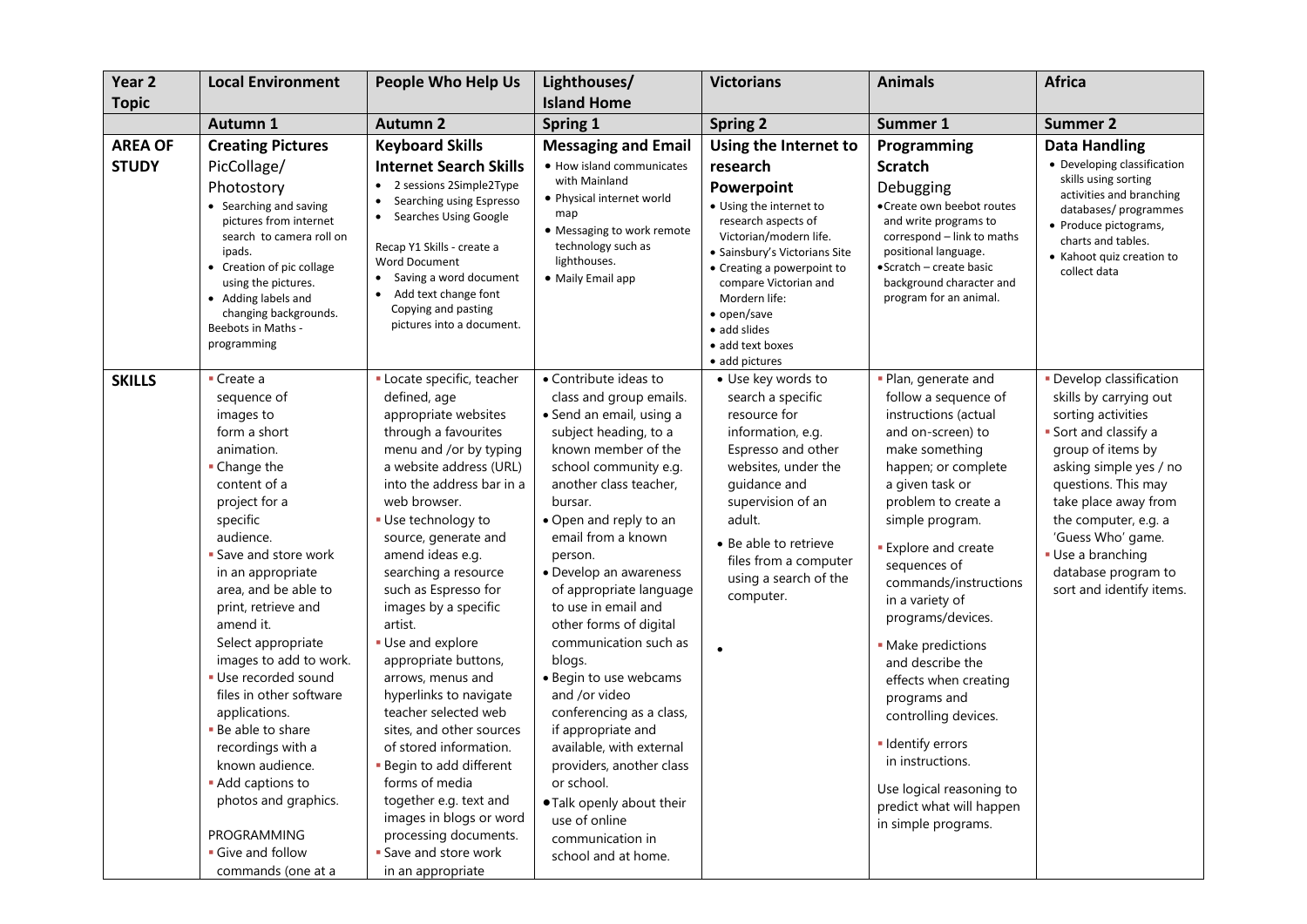|                  | time) to navigate other<br>children and<br>programmable toys<br>around a course or a<br>familiar journey,<br>including straight and<br>turning movements. | area, and be able to<br>print, retrieve and<br>amend it. |           |            |                 |         |
|------------------|-----------------------------------------------------------------------------------------------------------------------------------------------------------|----------------------------------------------------------|-----------|------------|-----------------|---------|
| Year 2           | Pic Collage                                                                                                                                               | 2Simple                                                  | Maily App | Laptops    | iPads           | Laptops |
| <b>Resources</b> | <b>Photostory BeeBots</b>                                                                                                                                 |                                                          |           | Powerpoint | Scratch Jnr App |         |
|                  |                                                                                                                                                           |                                                          |           |            |                 |         |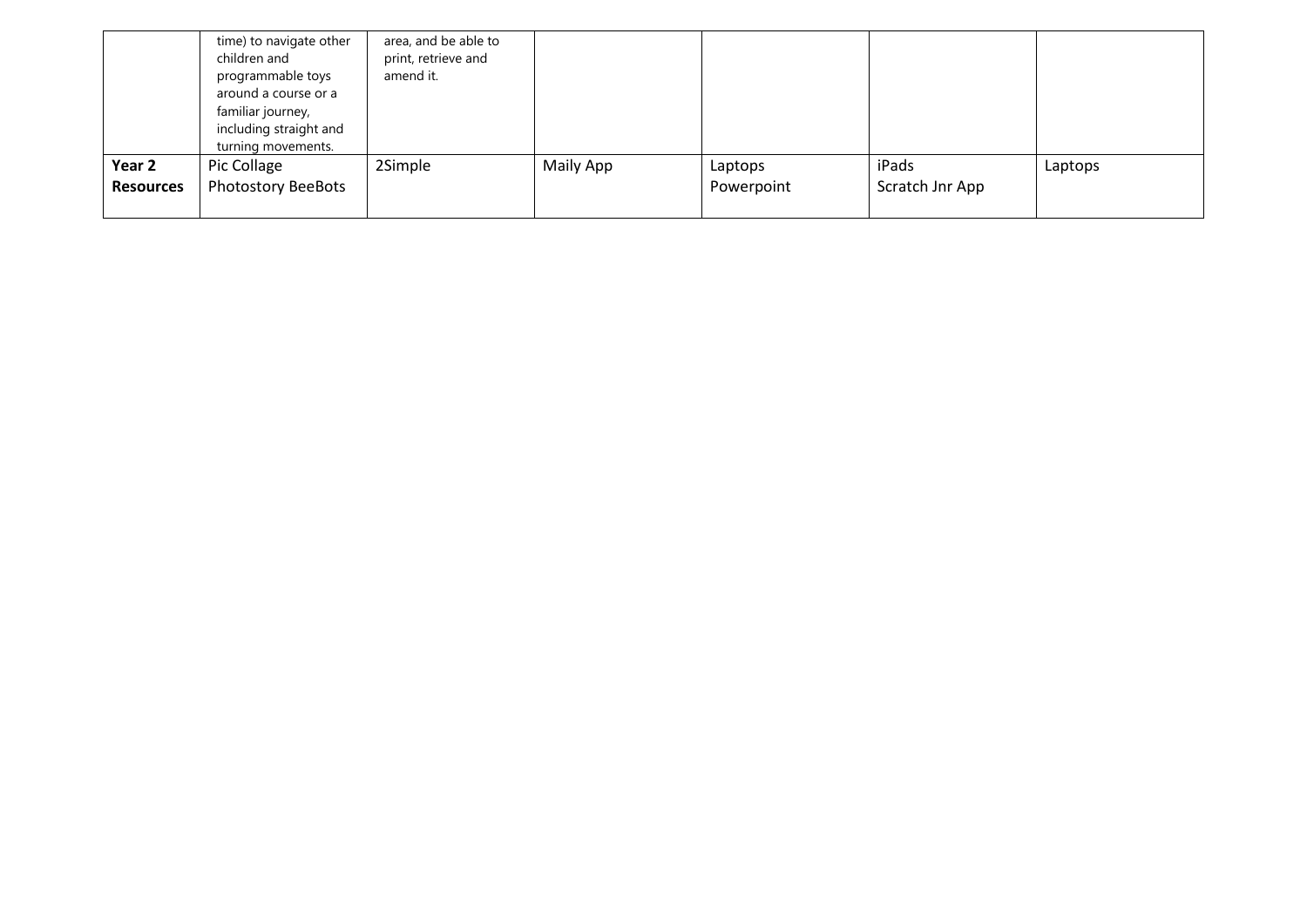## **Lower Key Stage 2**

| <b>Autumn 1</b>     |                                                                                                                                                                                                                                                                                                                                                                                                                                                                     | <b>Autumn 2</b>                                                                                                                                                                                                                                                      | Spring 1                                                                                                                                                                                                                                                                         | <b>Spring 2</b>                                                                                                                                                                                                                                                                 | Summer 1                                                                                                                                                                                                                                                                                                                                                                                                                   | <b>Summer 2</b>                                                                                 |
|---------------------|---------------------------------------------------------------------------------------------------------------------------------------------------------------------------------------------------------------------------------------------------------------------------------------------------------------------------------------------------------------------------------------------------------------------------------------------------------------------|----------------------------------------------------------------------------------------------------------------------------------------------------------------------------------------------------------------------------------------------------------------------|----------------------------------------------------------------------------------------------------------------------------------------------------------------------------------------------------------------------------------------------------------------------------------|---------------------------------------------------------------------------------------------------------------------------------------------------------------------------------------------------------------------------------------------------------------------------------|----------------------------------------------------------------------------------------------------------------------------------------------------------------------------------------------------------------------------------------------------------------------------------------------------------------------------------------------------------------------------------------------------------------------------|-------------------------------------------------------------------------------------------------|
| Year <sub>3</sub>   | <b>Egypt</b>                                                                                                                                                                                                                                                                                                                                                                                                                                                        | Egypt                                                                                                                                                                                                                                                                | <b>Tudors</b>                                                                                                                                                                                                                                                                    | <b>Tudors</b>                                                                                                                                                                                                                                                                   | Rainforest                                                                                                                                                                                                                                                                                                                                                                                                                 | Rainforest                                                                                      |
| <b>Y3 Computing</b> | <b>Developing</b><br><b>Computing skills</b><br><b>Skills</b><br>Open a Word<br>$\bullet$<br>document from<br>the server.<br>Saving a<br>$\bullet$<br>document to a<br>folder on a<br>server - link<br>back to work in<br>Y2 on server<br>and how it<br>works.<br><b>Changing Fonts</b><br>$\bullet$<br>Inserting<br>$\bullet$<br><b>Pictures</b><br><b>Insert Text</b><br>$\bullet$<br>boxes<br>Formatting<br>$\bullet$<br>layout of text<br>boxes and<br>pictures | Programming<br>Scratch - create a<br>character and game<br>linked to topic.                                                                                                                                                                                          | Multimedia and<br><b>Creativity</b><br>Imovie trailers,<br>inserting text and<br>pictures linked to<br>Tudor topic.<br>• Link to playscripts<br>in Literacy<br>• Sound                                                                                                           | <b>Data Handling</b><br>Creating a Survey<br>using online tools<br>and analysing<br>results.                                                                                                                                                                                    | <b>Internet and Presentation skills</b><br>Researching a topic using the Internet<br>and creating a presentation.<br><b>Information Technology</b><br><b>POWERPOINT SKILLS:</b><br>Recap all of Y2 skills and also be able to:<br>change fonts<br>change slide design                                                                                                                                                      | add transitions between slides                                                                  |
| <b>SKILLS</b>       | Use different font<br>sizes, colours and<br>effects to<br>communicate meaning<br>for a given audience.<br>Use various layouts,<br>formatting, graphics<br>and illustrations for<br>different purposes or<br>audiences.<br>Use various software<br>tools to complete a                                                                                                                                                                                               | . Write programs that<br>accomplish specific<br>goals.<br>Read what a sequence<br>in a program does.<br>. Work with various<br>forms of input.<br><b>Work with various</b><br>forms of output.<br>Use logical reasoning<br>to predict outputs.<br>• Design programs, | Use a range of devices<br>to capture still and<br>moving images for a<br>purpose. These could<br>include digital<br>cameras, video<br>cameras, iPads,<br>microscopes and<br>webcams.<br>- Discuss and evaluate<br>the quality of their<br>own and others'<br>captured images and | • Create frequency<br>diagrams and graphs<br>to answer questions.<br>Create and use a<br>branching database to<br>organise and analyse<br>information to answer<br>questions.<br><b>Begin to identify what</b><br>data should be<br>collected to answer a<br>specific question. | Use a range of child friendly search<br>engines to locate different media, e.g. text,<br>images or sound.<br><b>Evaluate different search engines and explain</b><br>their choices in using these for different<br>opurposes.<br>search for information e.g., a question such as<br>a search for 'holiday destinations'.<br>" Consider the effectiveness of key questions on<br>search results and refine where necessary. | Develop specific key questions and key words to<br>'Where could we go on holiday?' would become |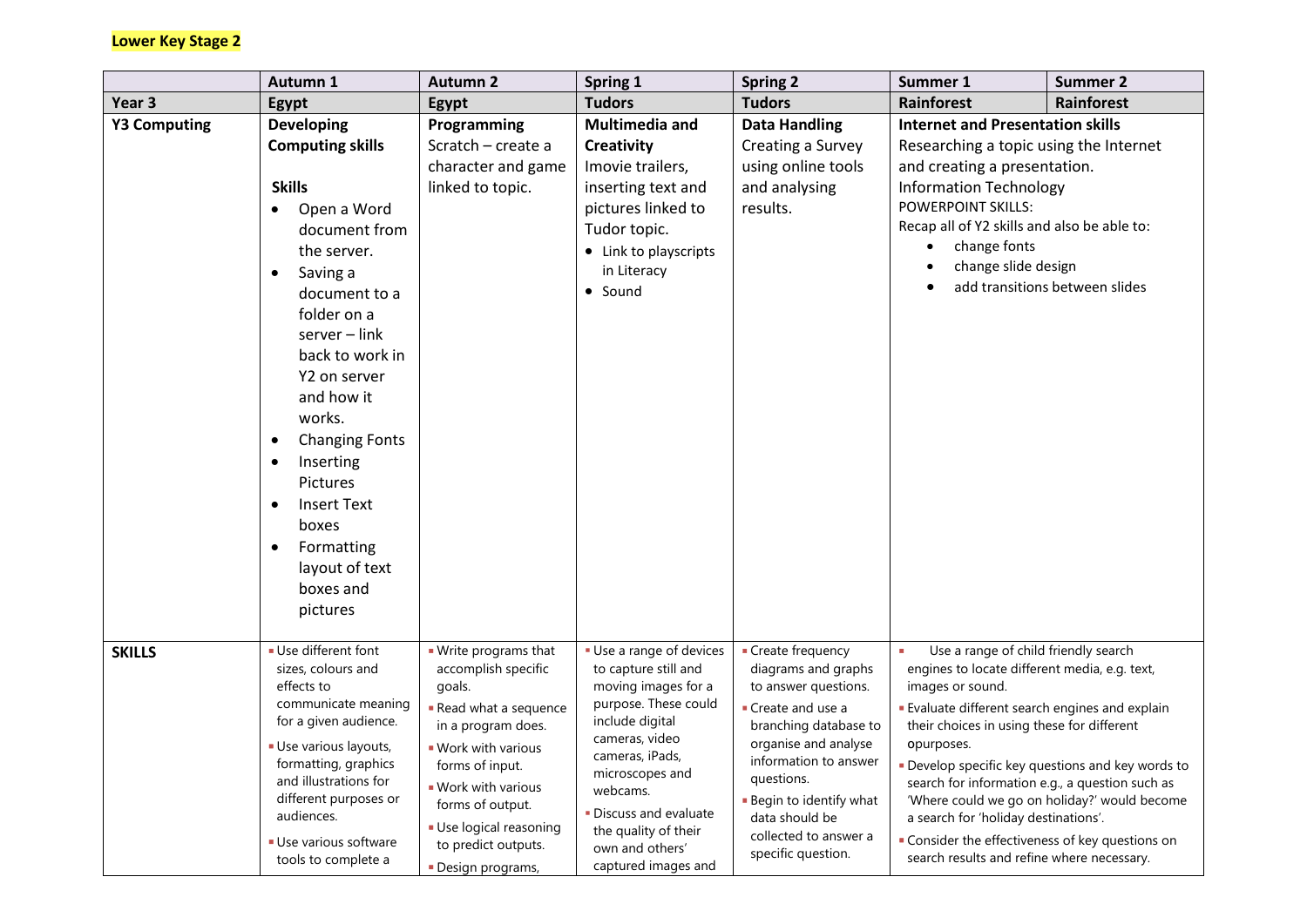| project, problem or<br>task.<br>Use page setup to<br>select different page<br>sizes and orientations.<br>Use cut, copy and<br>paste to refine and re-<br>order content.<br>Combine and use<br>various software tools<br>to complete a project,<br>problem or task.<br>■ Use appropriate<br>editing tools to ensure<br>their work is clear and<br>error free, e.g. spell<br>checker, thesaurus,<br>find and replace.<br><b>Resources</b> | showing skills needed<br>to plan and<br>implement a<br>task/problem that<br>accomplish specific<br>goals.<br>Design programs<br>showing appropriate<br>planning and<br>implementing skills.<br>• Create programs that<br>implement algorithms<br>to achieve specific<br>goals.<br>• Debug programs that<br>accomplish specific<br>goals through self and<br>peer assessment.<br>Use sequence,<br>repetition and<br>selection in programs.<br>Scratch | make decisions<br>whether to keep,<br>delete or change<br>them.<br>· Independently<br>download and save<br>images and video<br>onto a computer.<br>. Independently upload<br>images and movies<br>from digital cameras<br>and other devices to a<br>computer and save in<br>a relevant location.<br>iMovie (iPads) | Collect data and enter<br>it into a database<br>under appropriate<br>field headings.<br>■ Use a database to<br>answer<br>straightforward<br>questions by<br>searching, matching<br>and ordering the<br>contents of a single<br>field.<br>■ Based on the data<br>collected, children<br>should raise their own<br>questions and<br>translate them into<br>search criteria that<br>can be used to find<br>answers to specific<br>questions.<br>Kahoot | Use strategies to verify the accuracy and<br>fact and opinion, e.g. cross checking with<br>different websites or books.<br>Use appropriate tools to save and retrieve<br>accessed information, e.g. through the use of<br>favourites, history, copy/paste and save as.<br>- Identify and cancel unwanted advertising, pop-<br>ups and potentially malicious downloads by<br>using the task manager function and NOT<br>through buttons on the pop-up window, or the<br>cross in the right hand corner.<br>Know how to temporarily allow useful pop-ups<br>from a website.<br>Develop use of more advanced searching<br>techniques, e.g., searching for a phrase using<br>quotation marks to locate precise information.<br>Choose the most appropriate search engine for a<br>task, e.g., image search, search within a specific<br>site or searching the wider internet.<br>Powerpoint | reliability of information, distinguishing between<br>Excel |
|-----------------------------------------------------------------------------------------------------------------------------------------------------------------------------------------------------------------------------------------------------------------------------------------------------------------------------------------------------------------------------------------------------------------------------------------|------------------------------------------------------------------------------------------------------------------------------------------------------------------------------------------------------------------------------------------------------------------------------------------------------------------------------------------------------------------------------------------------------------------------------------------------------|--------------------------------------------------------------------------------------------------------------------------------------------------------------------------------------------------------------------------------------------------------------------------------------------------------------------|-----------------------------------------------------------------------------------------------------------------------------------------------------------------------------------------------------------------------------------------------------------------------------------------------------------------------------------------------------------------------------------------------------------------------------------------------------|-----------------------------------------------------------------------------------------------------------------------------------------------------------------------------------------------------------------------------------------------------------------------------------------------------------------------------------------------------------------------------------------------------------------------------------------------------------------------------------------------------------------------------------------------------------------------------------------------------------------------------------------------------------------------------------------------------------------------------------------------------------------------------------------------------------------------------------------------------------------------------------------|-------------------------------------------------------------|
|                                                                                                                                                                                                                                                                                                                                                                                                                                         |                                                                                                                                                                                                                                                                                                                                                                                                                                                      |                                                                                                                                                                                                                                                                                                                    |                                                                                                                                                                                                                                                                                                                                                                                                                                                     |                                                                                                                                                                                                                                                                                                                                                                                                                                                                                                                                                                                                                                                                                                                                                                                                                                                                                         | <b>Survey Monkey</b>                                        |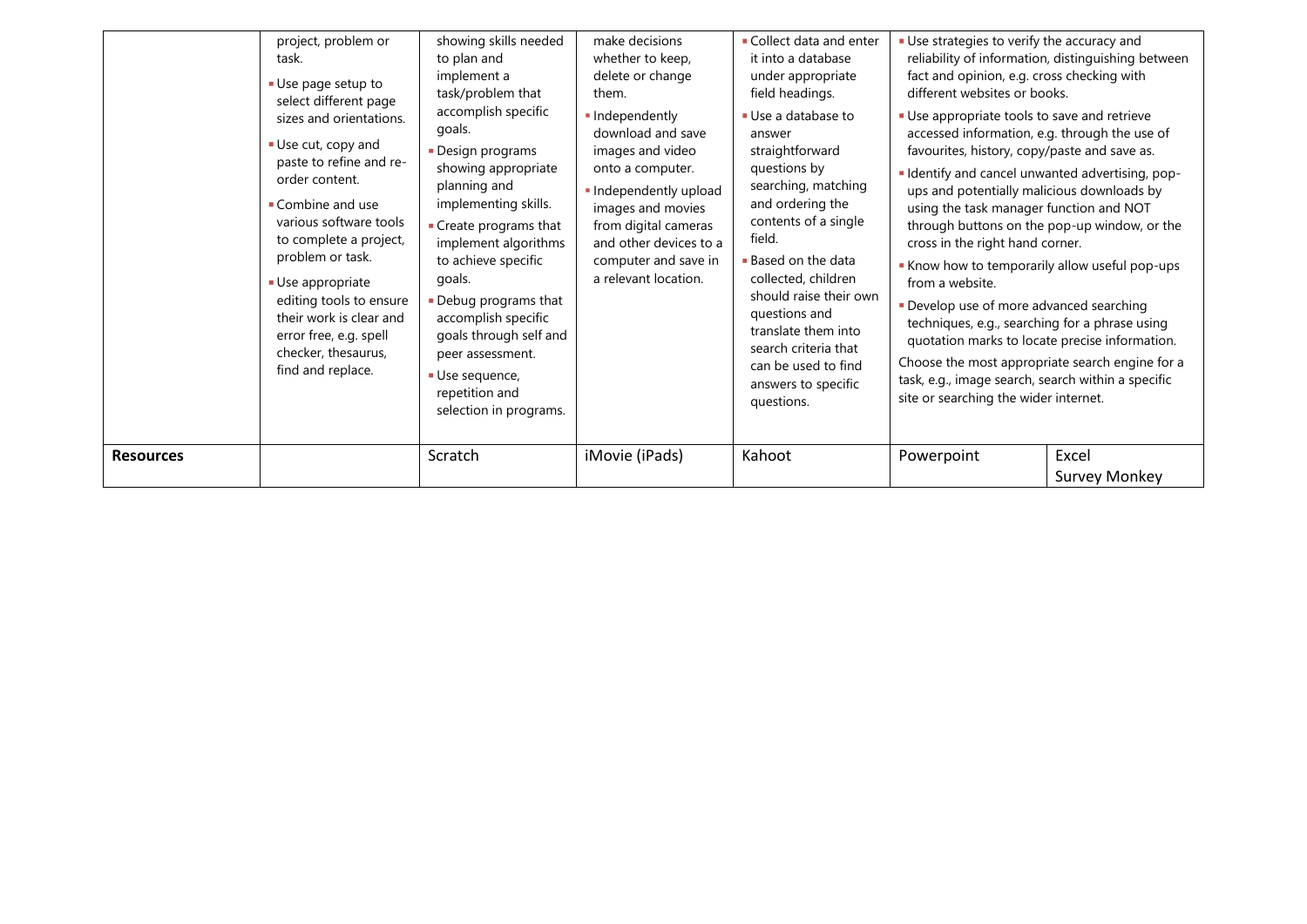|                     | Autumn 1                                                                                                                                                                                                                                                                                                                                             | <b>Autumn 2</b>                                                                                                                                                                                                                                                                                                                   | Spring 1                                                                                                                                                                                                                                                                                                                                                            | <b>Spring 2</b>                                                                                                                                                                                                                                    | Summer 1                                                                                                                                                                                                                                                        | <b>Summer 2</b>                                                                                                                                                                                                                                      |
|---------------------|------------------------------------------------------------------------------------------------------------------------------------------------------------------------------------------------------------------------------------------------------------------------------------------------------------------------------------------------------|-----------------------------------------------------------------------------------------------------------------------------------------------------------------------------------------------------------------------------------------------------------------------------------------------------------------------------------|---------------------------------------------------------------------------------------------------------------------------------------------------------------------------------------------------------------------------------------------------------------------------------------------------------------------------------------------------------------------|----------------------------------------------------------------------------------------------------------------------------------------------------------------------------------------------------------------------------------------------------|-----------------------------------------------------------------------------------------------------------------------------------------------------------------------------------------------------------------------------------------------------------------|------------------------------------------------------------------------------------------------------------------------------------------------------------------------------------------------------------------------------------------------------|
| <b>Year 4 Topic</b> | <b>Caves and Mines</b>                                                                                                                                                                                                                                                                                                                               |                                                                                                                                                                                                                                                                                                                                   | <b>Romans</b>                                                                                                                                                                                                                                                                                                                                                       |                                                                                                                                                                                                                                                    | <b>Living things</b><br><b>Anglo Saxon and</b>                                                                                                                                                                                                                  | <b>Animals</b>                                                                                                                                                                                                                                       |
|                     |                                                                                                                                                                                                                                                                                                                                                      |                                                                                                                                                                                                                                                                                                                                   |                                                                                                                                                                                                                                                                                                                                                                     |                                                                                                                                                                                                                                                    | <b>Vikings</b>                                                                                                                                                                                                                                                  |                                                                                                                                                                                                                                                      |
| <b>Y4 Computing</b> | <b>Developing</b><br><b>Computing Skills</b><br>Open a Word<br>document<br>Saving a<br>$\bullet$<br>document to a<br>folder on a<br>server.<br><b>Changing Fonts</b><br>$\bullet$<br>Inserting<br>٠<br><b>Pictures</b><br>Text boxes<br>$\bullet$<br>Formatting<br>٠<br>Add borders<br>Adding in a<br>$\bullet$<br>tables and<br>formatting<br>them. | <b>Producing digital</b><br><b>Music</b><br>Garageband<br>• Cave music<br>Lake District<br>$\bullet$<br>adverts<br>Using iMovie to<br>create a promotional<br>video.<br>Searching<br>and saving<br>images.<br>Importing<br>images<br>Importing<br>music from<br>Garage band<br>Cutting and<br>editing clips<br>Exporting in<br>HD | <b>Data Handling</b><br><b>Recording and Analysing</b><br><b>Weather Data</b><br>Using a Logbox<br>Attaching a<br>probe<br>Reading a<br>temperature<br>Downloading<br>information<br>from Data<br>logger.<br>green screen weather<br>report.<br>Recording a<br>video using<br>camera.<br>Importing to<br>iMovie<br>Editing the clips<br>Overlaying text             | Networks,<br><b>Research and</b><br><b>Multimedia</b><br>Producing a<br>powerpoint<br>about Romans<br>Coverage:<br>Recap all PPT<br>skills from Y2/3<br>and:<br>add music to<br>$\bullet$<br>a PPT<br>add a video<br>$\bullet$<br>link to a PPT    | <b>Programming/Coding</b><br>Code.org<br>Course C<br>Sequencing<br>Loops<br>Events<br>Debugging and<br>problem solving                                                                                                                                          | Multimedia and<br><b>Creativity</b><br><b>Stop Motion</b><br>Animation<br>Create a<br>storyboard<br>manipulate                                                                                                                                       |
| <b>SKILLS</b>       | Use different font<br>sizes, colours and<br>effects to<br>communicate<br>meaning for a given<br>audience.<br>Use various layouts,<br>formatting, graphics<br>and illustrations for<br>different purposes<br>or audiences.<br>Use various software<br>tools to complete a                                                                             | · Import music, stills or<br>video into video editing<br>software for a specific<br>project.<br>Arrange, trim and cut<br>clips to create a short<br>film that conveys<br>meaning.<br>Add simple titles, credits<br>and special effects, e.g<br>.transitions.<br>Storyboard, then use<br>captured images to create                 | <b>Based on the data collected,</b><br>children should raise their<br>own questions and translate<br>them into search criteria<br>that can be used to find<br>answers to specific<br>questions.<br>• Compare different charts<br>and graphs, e.g., in tables,<br>frequency diagrams,<br>pictograms, bar charts,<br>databases or spreadsheets<br>and understand that | Use a range<br>of child friendly<br>search engines<br>to locate<br>different media,<br>e.g. text, images<br>or sound.<br>Develop specific<br>key questions and<br>key words to search<br>for information<br>■ Consider the<br>effectiveness of key | . Write programs that<br>accomplish specific<br>goals.<br>Read what a sequence<br>in a program does.<br>. Work with various forms<br>of input.<br>. Work with various forms<br>of output.<br>Use logical reasoning to<br>predict outputs.<br>· Design programs, | Use a range of<br>devices to capture<br>still and moving<br>images for a<br>purpose. These<br>could include digital<br>cameras, video<br>cameras, iPads,<br>microscopes and<br>webcams.<br>· Discuss and<br>evaluate the quality<br>of their own and |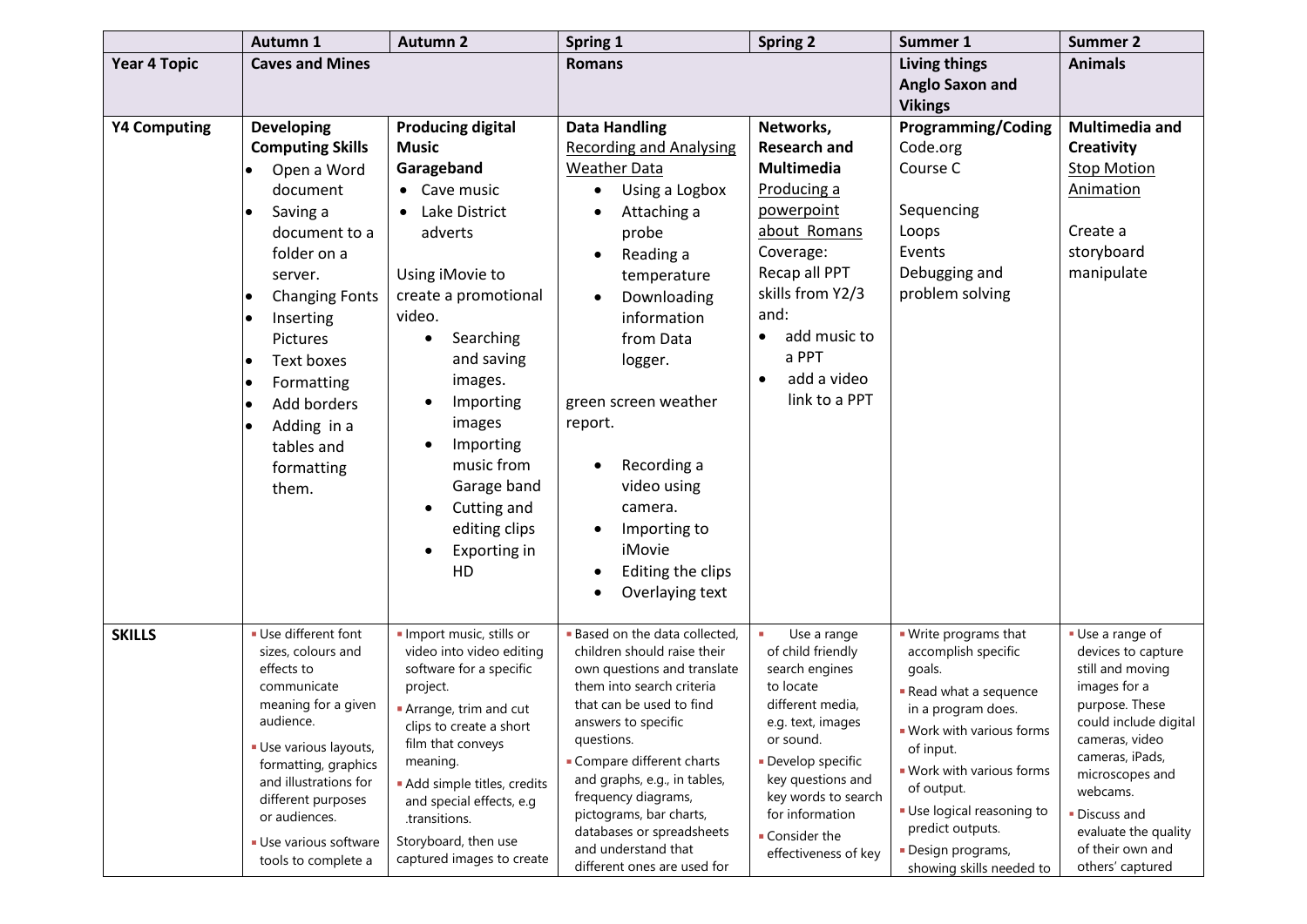| project, problem or<br>task.<br>Use page setup to<br>select different page<br>sizes and<br>orientations.<br>Use cut, copy and<br>paste to refine and<br>re-order content.<br>Combine and use<br>various software<br>tools to complete a<br>project, problem or<br>task.<br>Use appropriate<br>editing tools to<br>ensure their work is<br>clear and error free,<br>e.g. spell checker,<br>thesaurus, find and<br>replace.<br>Select and import<br>sounds from other<br>sources, e.g. own<br>recordings, sound<br>effects and music.<br>Select and import<br>graphics from<br>digital cameras,<br>graphics packages<br>and other sources<br>and prepare for use,<br>e.g. cropping,<br>resizing and editing.<br>Use and combine<br>internet services<br>such as those that<br>provide images,<br>sounds, 3D<br>representations and<br>graphic software.<br>Recognise and use<br>key layout and<br>design features, e.g., | a short animated<br>sequence which<br>communicates a specific<br>idea.<br>Use ICT to create and<br>perform sounds or music<br>that would otherwise not<br>be possible in a live<br>situation, e.g., editing a<br>multi-part piece. | different purposes.<br>Select and use the most<br>appropriate method to<br>organise and present data.<br>Use dataloggers to capture,<br>record and analyse data<br>continuously over time,<br>including sound,<br>temperature and light.<br>(Science)<br>Use a data logger to 'snap<br>shot' a series of related but<br>separate readings in the<br>course of an appropriate<br>investigation. (Science) | questions on<br>search results and<br>refine where<br>necessary.<br>Use appropriate<br>tools to save and<br>retrieve accessed<br>information, e.g.<br>through the use of<br>favourites, history,<br>copy/paste and<br>save as.<br>Develop use of<br>more advanced<br>searching<br>techniques, e.g.,<br>searching for a<br>phrase using<br>quotation marks to<br>locate precise<br>information. | plan and implement a<br>task/problem that<br>accomplish specific<br>goals.<br>Design programs<br>showing appropriate<br>planning and<br>implementing skills.<br>• Create programs that<br>implement algorithms<br>to achieve specific goals.<br>. Debug programs that<br>accomplish specific<br>goals through self and<br>peer assessment.<br>· Use sequence, repetition<br>and selection in<br>programs.<br>· Plan, test and evaluate<br>programs that solve<br>specific problems using<br>a screen turtle or other<br>programmable devices.<br>Use sequences of<br>commands to control<br>physical devices using<br>outputs.<br>Demonstrate and<br>develop a sense of<br>audience when<br>appropriate.<br>Use and debug<br>programs to control<br>physical devices Note<br>real or screen<br>simulations could be<br>used.<br>Use logical reasoning to<br>detect and correct errors<br>in programs. | images and make<br>decisions whether<br>to keep, delete or<br>change them.<br>· Independently<br>download and save<br>images and video<br>onto a computer.<br>· Independently<br>upload images and<br>movies from digital<br>cameras and other<br>devices to a<br>computer and save<br>in a relevant<br>location.<br><b>Be able to 'resize'</b><br>images (pixels,<br>resolution, aspect<br>ratio and<br>dimensions).<br><b>Be able to use basic</b><br>tools in a software<br>package to change<br>images according<br>to purpose.<br>· Import music, stills<br>or video into video<br>editing software for<br>a specific project.<br>Arrange, trim and<br>cut clips to create a<br>short film that<br>conveys meaning.<br>· Add simple titles,<br>credits and special<br>effects, e.g<br>.transitions.<br>Storyboard, then use<br>captured images to<br>create a short<br>animated sequence<br>which communicates<br>a specific idea. |
|------------------------------------------------------------------------------------------------------------------------------------------------------------------------------------------------------------------------------------------------------------------------------------------------------------------------------------------------------------------------------------------------------------------------------------------------------------------------------------------------------------------------------------------------------------------------------------------------------------------------------------------------------------------------------------------------------------------------------------------------------------------------------------------------------------------------------------------------------------------------------------------------------------------------|------------------------------------------------------------------------------------------------------------------------------------------------------------------------------------------------------------------------------------|----------------------------------------------------------------------------------------------------------------------------------------------------------------------------------------------------------------------------------------------------------------------------------------------------------------------------------------------------------------------------------------------------------|------------------------------------------------------------------------------------------------------------------------------------------------------------------------------------------------------------------------------------------------------------------------------------------------------------------------------------------------------------------------------------------------|-------------------------------------------------------------------------------------------------------------------------------------------------------------------------------------------------------------------------------------------------------------------------------------------------------------------------------------------------------------------------------------------------------------------------------------------------------------------------------------------------------------------------------------------------------------------------------------------------------------------------------------------------------------------------------------------------------------------------------------------------------------------------------------------------------------------------------------------------------------------------------------------------------|-----------------------------------------------------------------------------------------------------------------------------------------------------------------------------------------------------------------------------------------------------------------------------------------------------------------------------------------------------------------------------------------------------------------------------------------------------------------------------------------------------------------------------------------------------------------------------------------------------------------------------------------------------------------------------------------------------------------------------------------------------------------------------------------------------------------------------------------------------------------------------------------------------------------------------------------|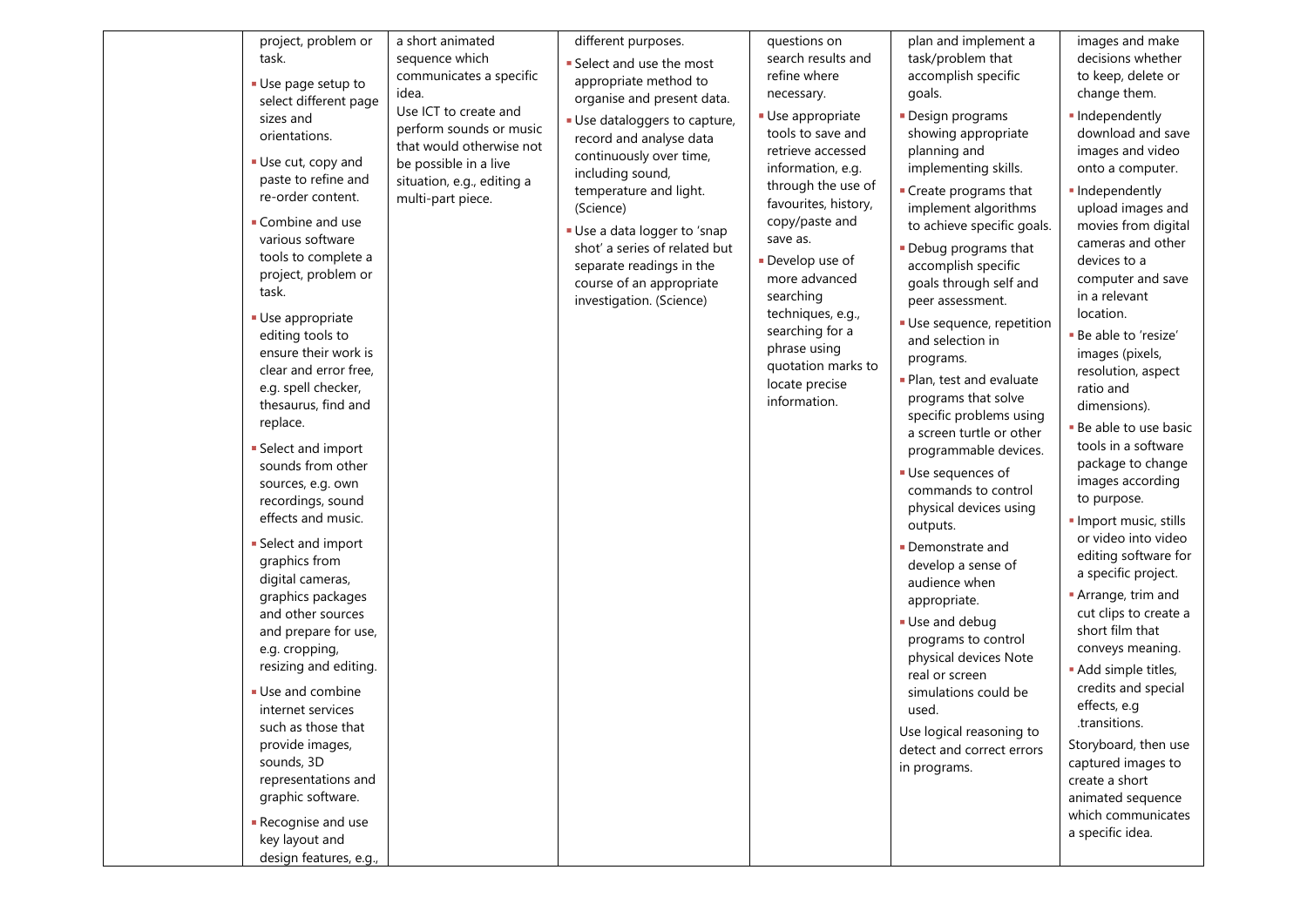|                     | text boxes, columns<br>and borders.                                                                                                                             |                                                |                                                          |                                                           |                   |                                                      |
|---------------------|-----------------------------------------------------------------------------------------------------------------------------------------------------------------|------------------------------------------------|----------------------------------------------------------|-----------------------------------------------------------|-------------------|------------------------------------------------------|
|                     | Insert and edit<br>simple tables.                                                                                                                               |                                                |                                                          |                                                           |                   |                                                      |
|                     | ■ Create a range of<br>hyperlinks and<br>produce a non-<br>linear, interactive<br>presentation.                                                                 |                                                |                                                          |                                                           |                   |                                                      |
|                     | Recognise intended<br>audience and<br>suggest<br>improvements to<br>make their work<br>more relevant to<br>that audience.                                       |                                                |                                                          |                                                           |                   |                                                      |
|                     | ■ Through self and<br>peer assessment,<br>analyse and<br>evaluate<br>presentations and<br>projects so that<br>suitable<br>improvements can<br>be added to work. |                                                |                                                          |                                                           |                   |                                                      |
| <b>Y4 Resources</b> | Word<br>Powerpoint                                                                                                                                              | Garage band<br>Audacity<br>iTrack<br>iRig Keys | My Big Campus<br><b>PPT</b><br>Wikispaces<br>GoogleSites | Links to Literacy<br>Stories in<br>Historical<br>Settings | Logboxes<br>Ipads | Online safety<br>I Can Animate<br>Dolnk App<br>iPads |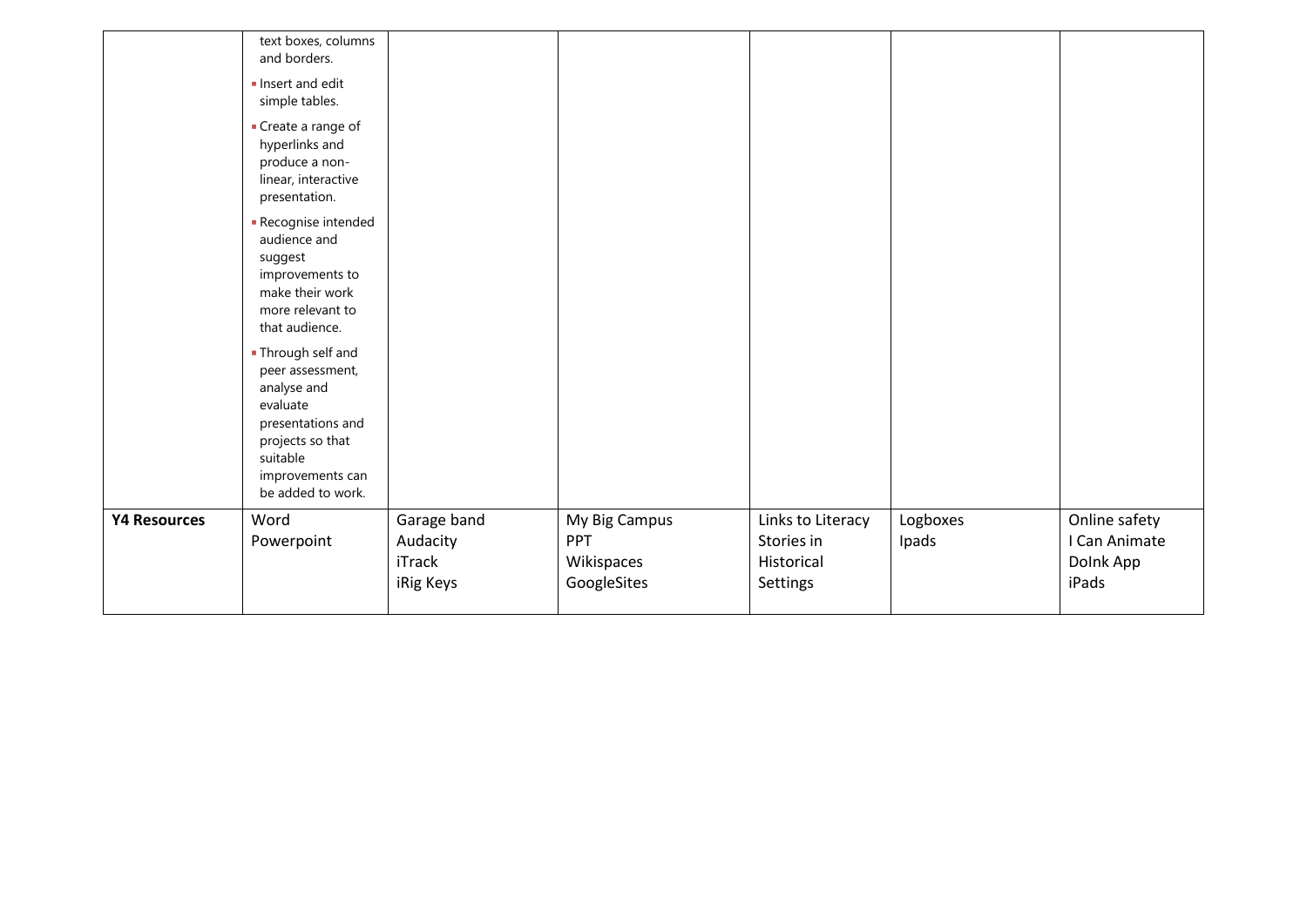## **Upper Key Stage 2**

|                                | Autumn 1                                                                                                                                                                                                                                                                                                                                                             | <b>Autumn 2</b>                                                                                                                                                                                                                                                                                                          | <b>Spring</b>                                                                                                                                                                                                                                                                                                                            |                                                                                                                                                                                                                                                                            | <b>Summer</b>                                                                                                                                                                                                                                                                                                 |                                                                                                                                                                                                                                                                                           |
|--------------------------------|----------------------------------------------------------------------------------------------------------------------------------------------------------------------------------------------------------------------------------------------------------------------------------------------------------------------------------------------------------------------|--------------------------------------------------------------------------------------------------------------------------------------------------------------------------------------------------------------------------------------------------------------------------------------------------------------------------|------------------------------------------------------------------------------------------------------------------------------------------------------------------------------------------------------------------------------------------------------------------------------------------------------------------------------------------|----------------------------------------------------------------------------------------------------------------------------------------------------------------------------------------------------------------------------------------------------------------------------|---------------------------------------------------------------------------------------------------------------------------------------------------------------------------------------------------------------------------------------------------------------------------------------------------------------|-------------------------------------------------------------------------------------------------------------------------------------------------------------------------------------------------------------------------------------------------------------------------------------------|
| <b>Year 5 Topic</b>            | Passport to the<br>world                                                                                                                                                                                                                                                                                                                                             | <b>Space</b>                                                                                                                                                                                                                                                                                                             | WW <sub>2</sub>                                                                                                                                                                                                                                                                                                                          |                                                                                                                                                                                                                                                                            | <b>Earth Keepers Water</b>                                                                                                                                                                                                                                                                                    |                                                                                                                                                                                                                                                                                           |
| <b>Year 5 New</b><br>Computing | <b>Creating a Virtual</b><br><b>Space</b><br>International<br>buildings and<br>architecture<br>• Logging into an<br>online program<br>Creating a file<br>$\bullet$<br>• Saving a file<br>• Using tools<br>from an online<br>program<br>• Using a search<br>tool<br>• Screen shots<br>using ALT+Prt Sc<br>Powerpoint<br>Recap of all<br>previous skills<br>from Y2-4. | <b>Programming/Coding</b><br>Code.org<br>Course D<br>Loops - revisit<br>Conditionals<br>Events<br>Debugging                                                                                                                                                                                                              | Multimedia/<br><b>Communication and</b><br><b>Collaboration</b><br><b>Creating and Writing</b><br>and filming a Class<br>Vlog<br>Recording<br>using a<br>camera and<br>microphone                                                                                                                                                        | <b>Research and</b><br>Presentation<br>Creating a<br>presentation about<br>WWII using<br>Word/Powerpoint.<br>Recap of all skills<br>from Y3/4 on Office<br>and:<br>· add hyperlinks in<br>PPTs for web<br>pages<br>· embed a video<br>into a slide                         | <b>Data Handling</b><br>Collecting data<br>linked to topic and<br>recording/analysing<br>Using Excel.<br>Create an excel file                                                                                                                                                                                 | <b>Digital</b><br><b>Manipulation</b><br>Creating and<br>editing digital<br>imaging.<br>Sound - creating<br>own music linked<br>to topic and<br>posting to<br>Youtube/website.                                                                                                            |
| <b>SKILLS</b>                  | <b>Explore the effects</b><br>of changing<br>variables in models<br>and simulations in<br>order to solve a<br>problem.<br>• Make and test<br>predictions.                                                                                                                                                                                                            | Use repetition* and<br>selection* in programs.<br>Use variables* in<br>programs.<br>Design and create<br>programs using<br>decomposition.<br>Design programs to<br>accomplish specific<br>tasks or goals.<br>Use logical reasoning to<br>develop systematic<br>strategies that can be<br>used to debug<br>algorithms and | Independently, and with<br>regard for Online Safety,<br>select and use<br>appropriate<br>communication tools to<br>solve problems by<br>collaborating and<br>communicating with<br>others within and<br>beyond school, e.g.,<br>email, discussion<br>forums, blogs, wikis, text<br>messages and other<br>digital communication<br>tools. | - Choose to use the<br>internet when<br>appropriate as a tool<br>for independent<br>research, e.g.,<br>gathering text,<br>images, videos and<br>sound as resources<br>to use in their own<br>work.<br>Use more<br>advanced<br>searching<br>techniques (e.g.<br>Boolean and | • Make and test<br>predictions.<br>Enter formulae into a<br>pre-prepared<br>spreadsheet -<br>explore the effects of<br>changing variables.<br>Develop simple<br>spreadsheet models<br>to investigate a real<br>life problem.<br>Create simple<br>spreadsheet models<br>to investigate a real<br>life problem. | Select, use and<br>combine internet<br>services to create<br>digital 'content' (inc.<br>programs and<br>systems).<br>• Demonstrate<br>awareness of<br>intended audience in<br>work.<br>Independently select<br>the most appropriate<br>ICT tools for intended<br>purpose and<br>audience. |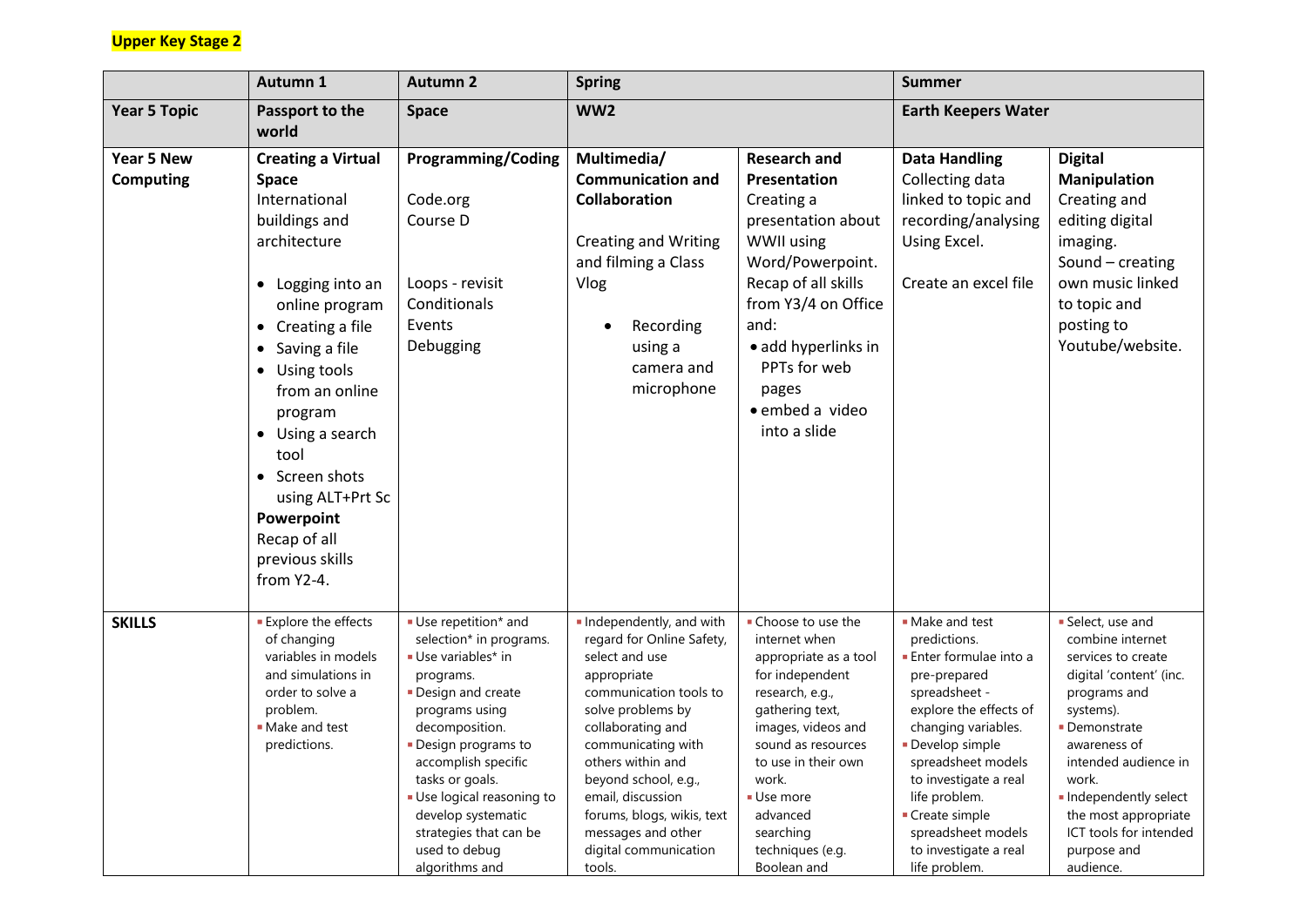|  | programs.               | · Make use of webcams           | relational                 | I Identify and enter the | - Routinely        |
|--|-------------------------|---------------------------------|----------------------------|--------------------------|--------------------|
|  | Use procedures in       | and /or video                   | operators).                | correct formulae into    | evaluate and       |
|  | programs                | conferencing, if                | • Choose the most          | cells. Make              | improve work as    |
|  | Design, test and refine | appropriate and                 | appropriate search         | predictions of the       | part of the        |
|  | programs to control     | available, e.g., to             | engine for a task,         | outcome of changing      | design process.    |
|  | robots or floor turtles | exchange ideas and              | e.g., image search,        | variables.               | Use a range of     |
|  | taking account of       | collaborate on projects         | search within a            |                          | digital devices to |
|  | purpose and needs.      | with external providers,        | specific site or           |                          | produce digital    |
|  | Use programming         | another class or school,        | searching the wider        |                          | 'content'.         |
|  | software to create      | or abroad.                      | internet.                  |                          |                    |
|  | simulations.            | <b>Extend online publishing</b> | - Be able to create        |                          |                    |
|  |                         | to a more global                | and use folders            |                          |                    |
|  |                         | audience, e.g. creating         | within lists<br>of         |                          |                    |
|  |                         | and publishing web              | book-marks<br>or           |                          |                    |
|  |                         | pages, blog and                 | favourites<br>to           |                          |                    |
|  |                         | podcasting.                     | organise content.          |                          |                    |
|  |                         |                                 |                            |                          |                    |
|  |                         |                                 | their<br><b>Apply</b>      |                          |                    |
|  |                         |                                 | knowledge<br>of            |                          |                    |
|  |                         |                                 | what to do and             |                          |                    |
|  |                         |                                 | who to tell if they        |                          |                    |
|  |                         |                                 | discover                   |                          |                    |
|  |                         |                                 | something                  |                          |                    |
|  |                         |                                 | inappropriate or           |                          |                    |
|  |                         |                                 | offensive on a             |                          |                    |
|  |                         |                                 | website, at home           |                          |                    |
|  |                         |                                 | and in school.             |                          |                    |
|  |                         |                                 | Upload and download        |                          |                    |
|  |                         |                                 | projects to other          |                          |                    |
|  |                         |                                 | devices and online         |                          |                    |
|  |                         |                                 | space e.g. VLE, blog       |                          |                    |
|  |                         |                                 | or website,                |                          |                    |
|  |                         |                                 | collaborating and          |                          |                    |
|  |                         |                                 | communicating with         |                          |                    |
|  |                         |                                 | audiences in locations     |                          |                    |
|  |                         |                                 | beyond school.             |                          |                    |
|  |                         |                                 | Develop and use            |                          |                    |
|  |                         |                                 | criteria to evaluate       |                          |                    |
|  |                         |                                 |                            |                          |                    |
|  |                         |                                 | design and layout of a     |                          |                    |
|  |                         |                                 | range of resources         |                          |                    |
|  |                         |                                 | including web sites,       |                          |                    |
|  |                         |                                 | pages on VLE, online       |                          |                    |
|  |                         |                                 | resources and              |                          |                    |
|  |                         |                                 | presentations.             |                          |                    |
|  |                         |                                 | <b>Evaluate design and</b> |                          |                    |
|  |                         |                                 | layout of a range of       |                          |                    |
|  |                         |                                 | resources including        |                          |                    |
|  |                         |                                 | web sites, pages on        |                          |                    |
|  |                         |                                 | VLE, online resources      |                          |                    |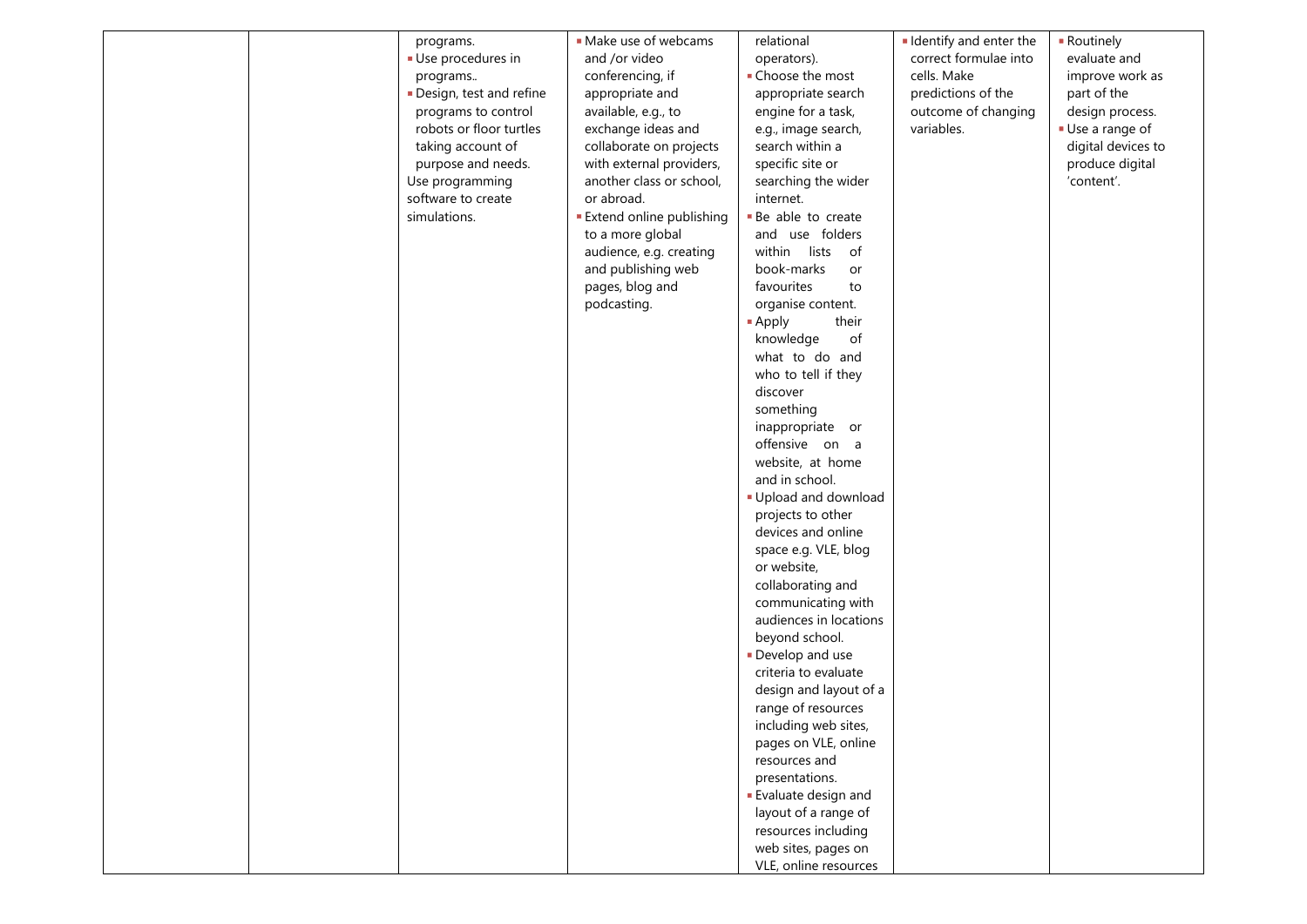| and presentations.                         |
|--------------------------------------------|
| Select suitable text,                      |
| sounds and graphics                        |
| from other electronic                      |
| sources, and import                        |
| into own work.                             |
|                                            |
| Create an outline plan<br>for a non-linear |
|                                            |
| presentation;                              |
| producing a diagram                        |
| to demonstrate                             |
| understanding how                          |
| pages link and the                         |
| need for clarity.                          |
| Develop the use of                         |
| hyperlinks to produce                      |
| more effective,                            |
| interactive, non-linear                    |
| presentations.                             |
| Use of hyperlinks to                       |
| produce more                               |
| effective, interactive,                    |
| non-linear                                 |
| presentations.                             |
| • Develop consistency                      |
| across a document -                        |
| same style of font,                        |
| colour, body text size,                    |
| etc.                                       |
| · Make effective use of                    |
| transitions and                            |
| animations in                              |
| presentations.                             |
| Consider their                             |
| appropriateness and                        |
| overall effect on the                      |
| audience.                                  |
| Independently select,                      |
| process and import                         |
| images, video and                          |
| sounds from a variety                      |
| of sources to enhance                      |
| work.                                      |
| ■ Format and edit work                     |
| to improve clarity and                     |
| purpose using a                            |
| range of tools, e.g.                       |
| cut and paste, justify,                    |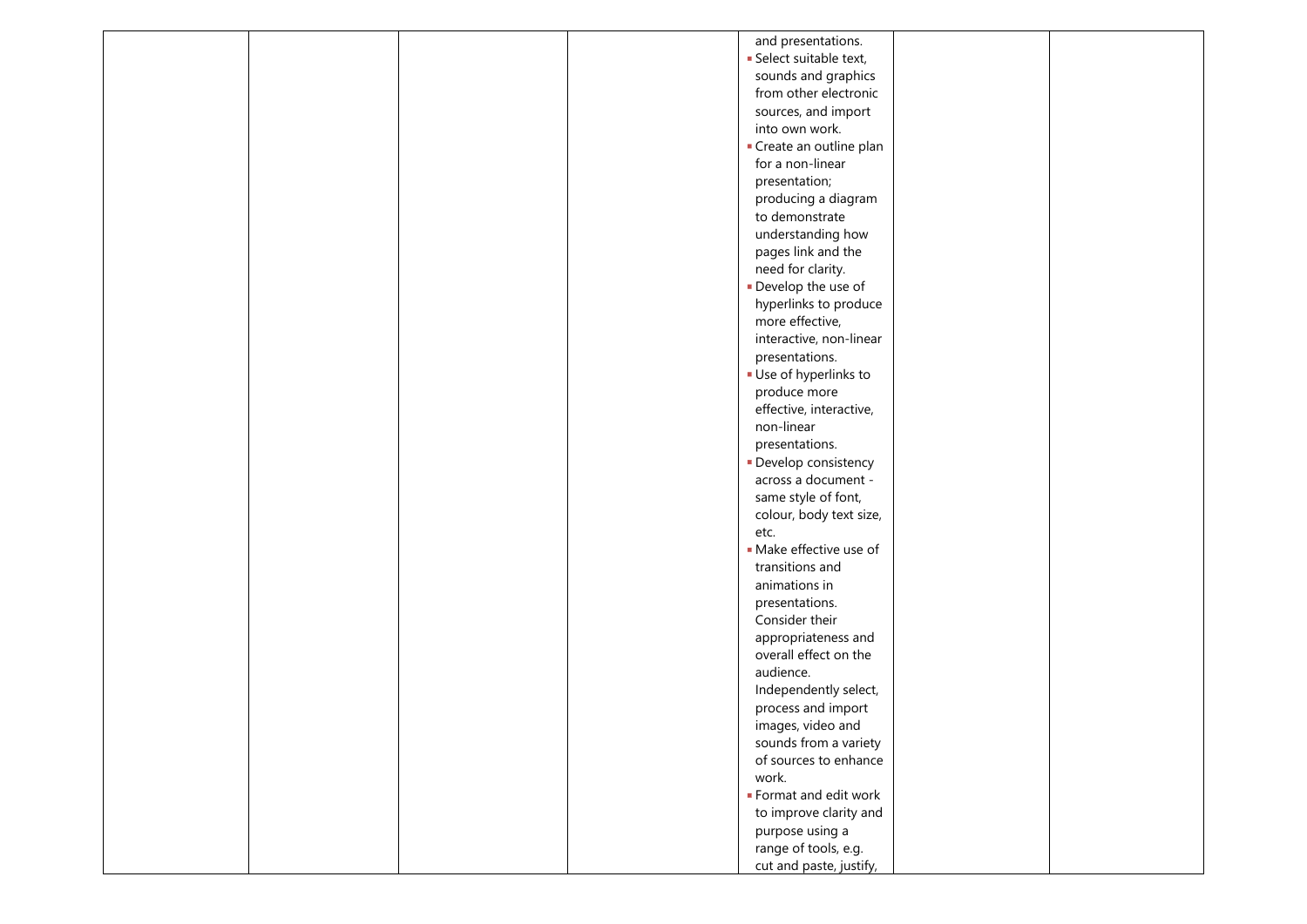|                         |                                              |          |                                   | tabs, insert and<br>replace.<br><b>- Through peer and self</b><br>assessment, evaluate<br>presentations and<br>make improvements.<br>Make use of<br>transitions and special<br>effects in video<br>editing software,<br>understanding the<br>effect on the<br>audience.<br><b>Export images,</b><br>presentations and<br>movies in formats<br>appropriate for the<br>purpose and use |                   |                                  |
|-------------------------|----------------------------------------------|----------|-----------------------------------|--------------------------------------------------------------------------------------------------------------------------------------------------------------------------------------------------------------------------------------------------------------------------------------------------------------------------------------------------------------------------------------|-------------------|----------------------------------|
|                         |                                              |          |                                   | them in multimedia<br>presentations.                                                                                                                                                                                                                                                                                                                                                 |                   |                                  |
| <b>Year 5 Resources</b> | Homestyler<br><b>ICT Suite</b><br>Powerpoint | Code.org | iPads<br>Vlogs<br>YouTube channel | Word PowerPoint<br>or<br>Keynote on iPads                                                                                                                                                                                                                                                                                                                                            | Logboxes<br>Excel | iPads<br>GarageBand<br>Photoshop |
|                         |                                              |          |                                   |                                                                                                                                                                                                                                                                                                                                                                                      |                   | Repix app                        |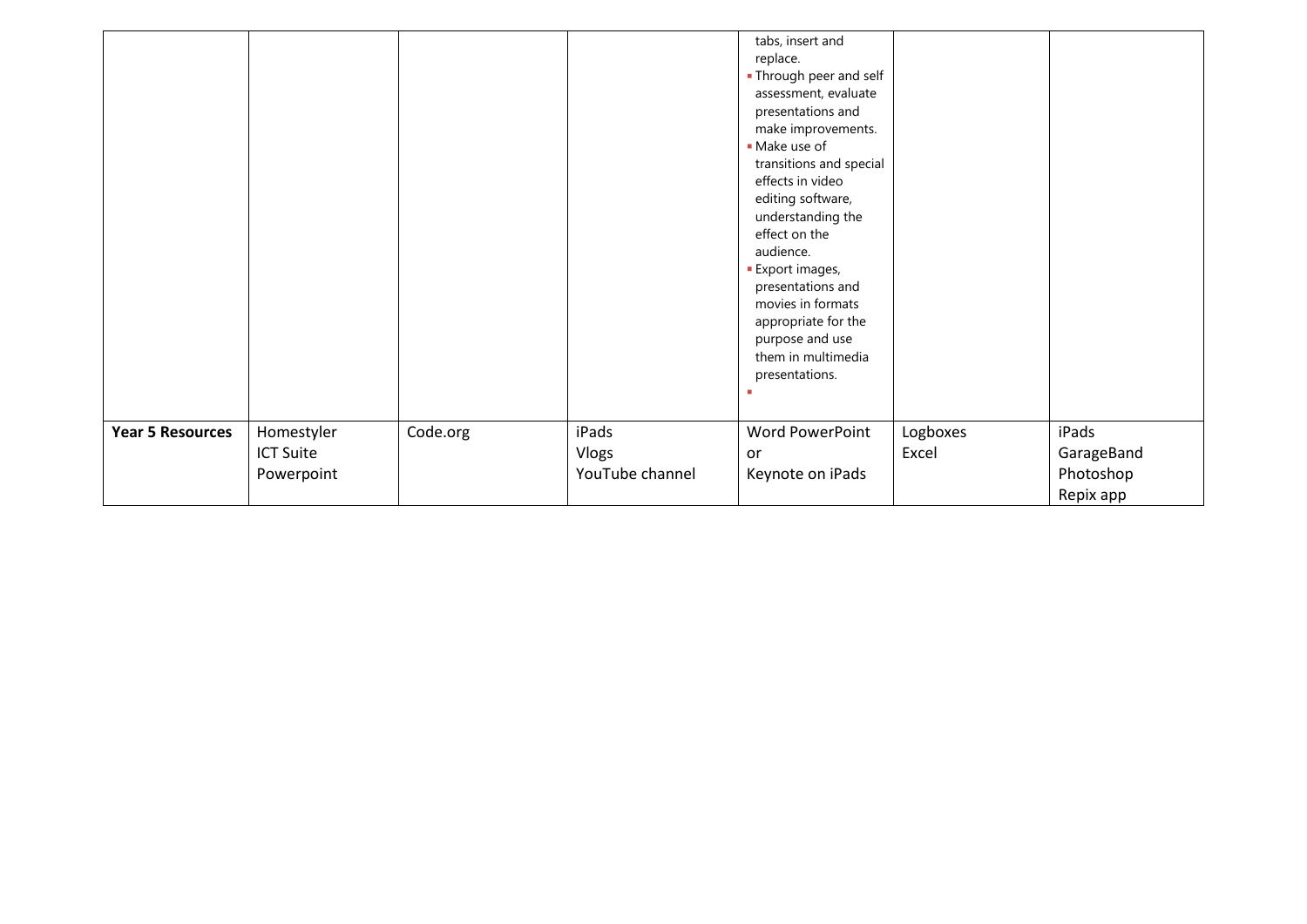| <b>Year 6 Topic</b> | India                                                                 | <b>Victorians</b>                              |                                                 | Earth Keepers Climate Change       |                                                   |
|---------------------|-----------------------------------------------------------------------|------------------------------------------------|-------------------------------------------------|------------------------------------|---------------------------------------------------|
| Y6                  | Sound, Design, Create, manage and                                     | <b>Data Handling</b>                           | Computer                                        | <b>Digital Research</b>            | Multimedia                                        |
| <b>Computing</b>    | manipulate Digital Content                                            | How to build a                                 | Programming                                     | and Presentation                   | Developing and                                    |
|                     | Creating/Programming an App                                           | simple database                                |                                                 | Searching the                      | publishing a                                      |
|                     | Researching/Designing/                                                | using excel.                                   | Programming                                     | internet and                       | collaborative                                     |
|                     | About India                                                           |                                                | Code.org - Course                               | ranking search                     | PowerPoint about                                  |
|                     |                                                                       |                                                | E                                               | results.                           | Year 6.                                           |
|                     |                                                                       |                                                |                                                 |                                    |                                                   |
|                     |                                                                       |                                                | Loops                                           | iMovie                             | Recap of PPT skills                               |
|                     |                                                                       |                                                | Events                                          | <b>Presentation about</b>          | from Y2-5 then:                                   |
|                     |                                                                       |                                                | Conditionals                                    | climate Change.                    |                                                   |
|                     |                                                                       |                                                | <b>Functions</b>                                |                                    | <b>Using Read</b>                                 |
|                     |                                                                       |                                                | Designing a project                             |                                    | only and                                          |
|                     |                                                                       |                                                |                                                 |                                    | merging                                           |
|                     |                                                                       |                                                |                                                 |                                    | documents.                                        |
|                     |                                                                       |                                                |                                                 |                                    | Combining a<br>$\bullet$                          |
|                     |                                                                       |                                                |                                                 |                                    | range of                                          |
|                     |                                                                       |                                                |                                                 |                                    | media such as                                     |
|                     |                                                                       |                                                |                                                 |                                    |                                                   |
|                     |                                                                       |                                                |                                                 |                                    | photos, music,                                    |
|                     |                                                                       |                                                |                                                 |                                    | film.                                             |
|                     |                                                                       |                                                |                                                 |                                    | EXT could use                                     |
|                     |                                                                       |                                                |                                                 |                                    | alternative                                       |
|                     |                                                                       |                                                |                                                 |                                    | presentation tools                                |
|                     |                                                                       |                                                |                                                 |                                    | such as Prezzi.                                   |
| <b>Skills</b>       | Develop and use criteria to evaluate design and                       | Construct, refine and                          | Use repetition* and                             | Use strategies to                  | Select suitable text,                             |
|                     | layout of a range of resources including web                          | interpret bar charts,                          | selection* in                                   | verify the accuracy                | sounds and graphics                               |
|                     | sites, pages on VLE, online resources and<br>presentations.           | scatter graphs, line<br>graphs and pie charts. | programs.<br>Use variables* in                  | and reliability of<br>information, | from other electronic<br>sources, and import into |
|                     | <b>Evaluate design and layout of a range of</b>                       | Discuss how IT                                 | programs.                                       | distinguishing                     | own work.                                         |
|                     | resources including web sites, pages on VLE,                          | enables you to search                          | Design and create                               | between fact and                   | • Create an outline plan for                      |
|                     | online resources and presentations.                                   | and sift through large                         | programs using                                  | opinion, e.g. cross                | a non-linear                                      |
|                     | Select suitable text, sounds and graphics from                        | amounts of different                           | decomposition.                                  | checking with                      | presentation; producing                           |
|                     | other electronic sources, and import into own                         | types of information                           | - Design programs to                            | different websites or              | a diagram to                                      |
|                     | work.                                                                 | and describe the                               | accomplish specific                             | books.                             | demonstrate                                       |
|                     | • Create an outline plan for a non-linear                             | advantages of using                            | tasks or goals.                                 | I Identify whether a file          | understanding how                                 |
|                     | presentation; producing a diagram to                                  | the tools                                      | Use logical reasoning                           | has copyright                      | pages link and the need                           |
|                     | demonstrate understanding how pages link and<br>the need for clarity. | Design questions<br>and perform                | to develop systematic<br>strategies that can be | restrictions and can               | for clarity.<br>Develop the use of                |
|                     | Develop the use of hyperlinks to produce more                         | complex searches                               | used to debug                                   | be legally<br>downloaded from the  | hyperlinks to produce                             |
|                     | effective, interactive, non-linear presentations.                     | using key words, to                            | algorithms and                                  | internet then used in              | more effective,                                   |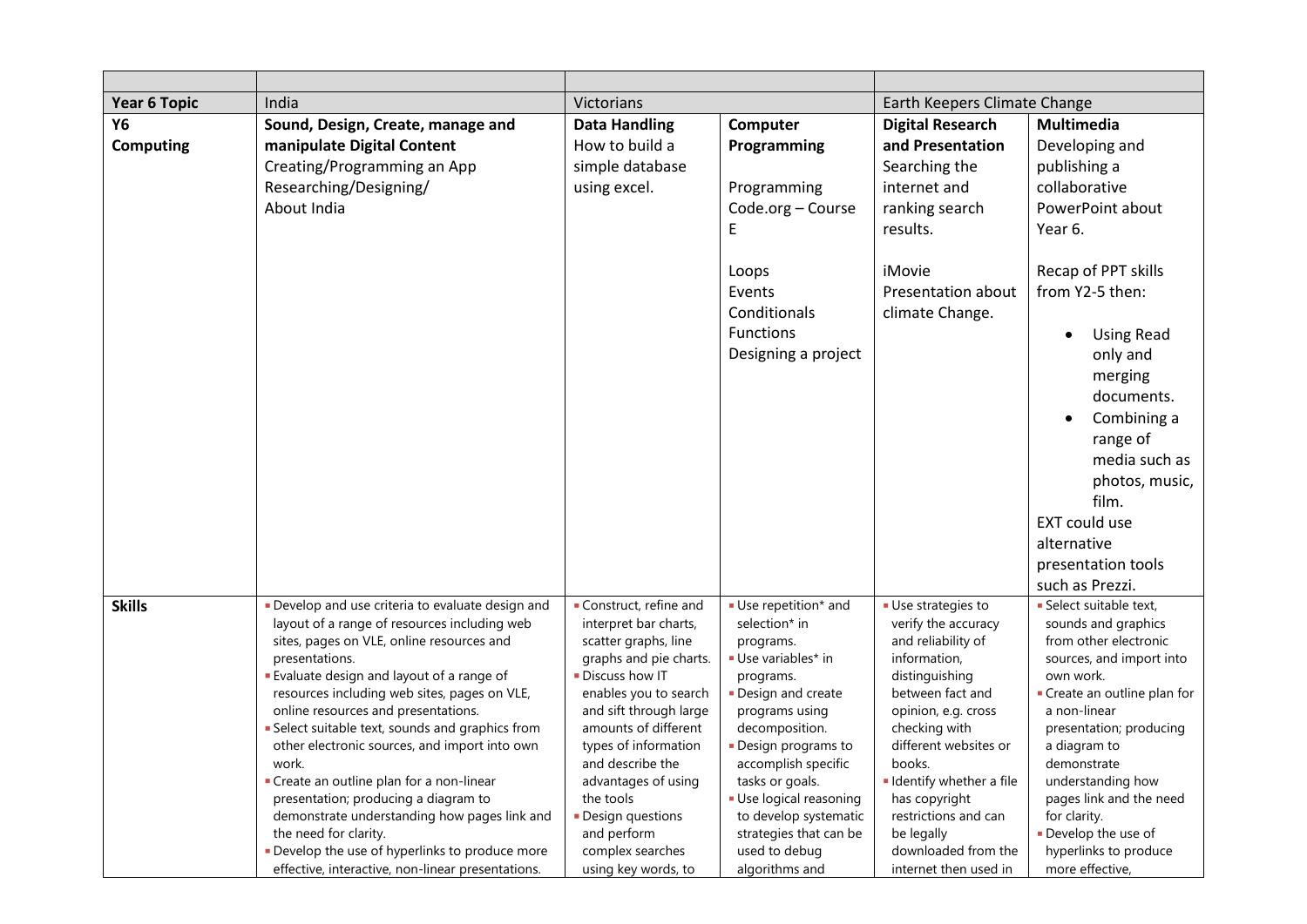| · Use of hyperlinks to produce more effective,     | search a large pre-     | programs.            | their own work.          | interactive, non-linear    |
|----------------------------------------------------|-------------------------|----------------------|--------------------------|----------------------------|
| interactive, non-linear presentations.             | prepared database       | Use procedures in    | Use appropriate          | presentations.             |
| Develop consistency across a document - same       | looking for             | programs             | strategies for finding,  | Use of hyperlinks to       |
| style of font, colour, body text size, etc.        | relationships and       | Design, test and     | critically evaluating,   | produce more effective,    |
| • Make effective use of transitions and animations | patterns, e.g. data     | refine programs to   | validating and           | interactive, non-linear    |
| in presentations. Consider their appropriateness   | on the Internet:        | control robots or    | verifying information,   | presentations.             |
| and overall effect on the audience.                | census data.            | floor turtles taking | e.g., using different    | · Develop consistency      |
| Independently select, process and import           | • Check the             | account of purpose   | keywords, skim-          | across a document -        |
| images, video and sounds from a variety of         | reliability of the      | and needs.           | reading to check         | same style of font,        |
| sources to enhance work.                           | data; identify          | Use programming      | relevance of             | colour, body text size,    |
| Format and edit work to improve clarity and        | and correct             | software to create   | information, cross       | etc.                       |
| purpose using a range of tools, e.g. cut and       | inaccuracies.           | simulations.         | checking with            | · Make effective use of    |
|                                                    |                         |                      |                          |                            |
| paste, justify, tabs, insert and replace.          | Solve complex           |                      | different websites or    | transitions and            |
| . Through peer and self assessment, evaluate       | enquiries involving     |                      | other non ICT            | animations in              |
| presentations and make improvements.               | selecting, processing   |                      | resources.               | presentations. Consider    |
| • Make use of transitions and special effects in   | and presenting data;    |                      | Distinguish between      | their appropriateness and  |
| video editing software, understanding the effect   | drawing conclusions,    |                      | fact and opinion and     | overall effect on the      |
| on the audience.                                   | e.g. is there a         |                      | make informed            | audience. Independently    |
| <b>Export images, presentations and movies in</b>  | relationship between    |                      | choices about the        | select, process and        |
| formats appropriate for the purpose and use        | minibeast habitat and   |                      | sources of online        | import images, video and   |
| them in multimedia presentations.                  | diet?                   |                      | information used to      | sounds from a variety of   |
| Make use of webcams and /or<br>⊡                   | - Design a data capture |                      | inform their work.       | sources to enhance work.   |
| video conferencing, if appropriate and             | form, e.g. a            |                      | Apply their              | ■ Format and edit work to  |
| available, e.g., to exchange ideas and             | questionnaire or        |                      | knowledge of the         | improve clarity and        |
|                                                    | table to collect        |                      | meaning of domain        | purpose using a range of   |
| collaborate on projects with external              | information to          |                      | names and common         | tools, e.g. cut and paste, |
| providers, another class or school, or             | answer a specific       |                      | website extensions,      | justify, tabs, insert and  |
| abroad.                                            | question.               |                      | e.g., .co.uk, .com, .ac, | replace.                   |
| Extend online publishing to a<br>⊡                 | • Search data according |                      | .sch .org, .gov, .net,   | . Through peer and self    |
| more global audience, e.g. creating and            | to more than one        |                      | to support the           | assessment, evaluate       |
|                                                    | criterion.              |                      | validation process.      | presentations and make     |
| publishing web pages, blog and                     | Present data to a       |                      | Develop skills to        | improvements.              |
| podcasting.                                        | specified audience      |                      | question where web       | • Make use of transitions  |
|                                                    | and display findings    |                      | content might            | and special effects in     |
|                                                    | in other software, e.g. |                      | originate from and       | video editing software,    |
|                                                    | through presentation    |                      | understand that this     | understanding the effect   |
|                                                    | software.               |                      | gives clues to its       | on the audience.           |
|                                                    | Compare different       |                      | authenticity and         | <b>Export images,</b>      |
|                                                    | charts and graphs,      |                      | reliability, e.g., by    | presentations and movies   |
|                                                    | e.g., in tables,        |                      | looking at web           | in formats appropriate     |
|                                                    | frequency diagrams,     |                      | address, author,         | for the purpose and use    |
|                                                    | pictograms, bar         |                      | contact us sections,     | them in multimedia         |
|                                                    |                         |                      |                          |                            |
|                                                    | charts, databases or    |                      | linked pages.            | presentations.             |
|                                                    | spreadsheets and        |                      | Use acquired search      |                            |
|                                                    | understand that         |                      | skills to question       |                            |
|                                                    | different ones are      |                      | where web content        |                            |
|                                                    | used for different      |                      | might originate          |                            |
|                                                    | purposes.               |                      | from and                 |                            |